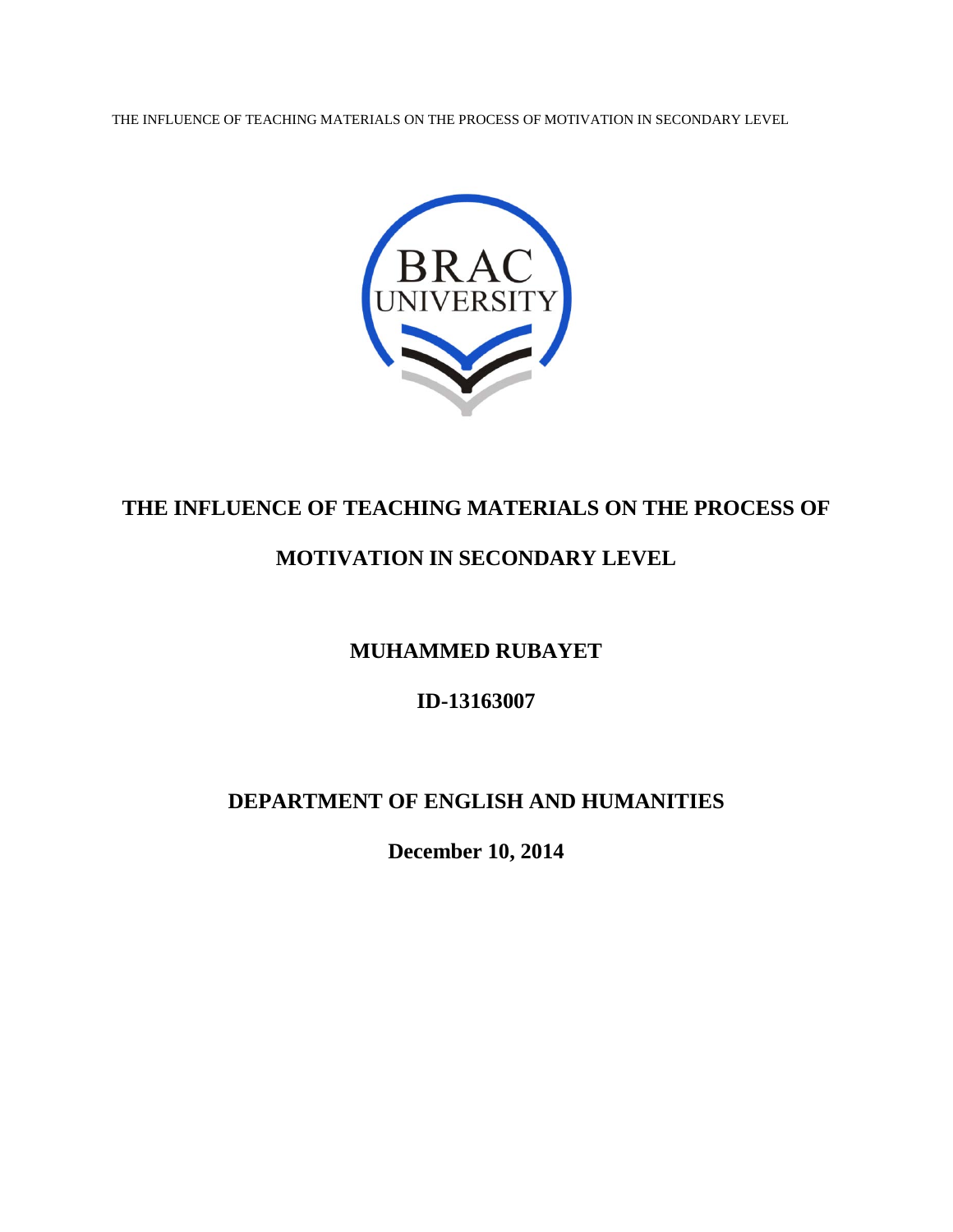## **A thesis**

## **Submitted to the Department of English and Humanities**

**Of** 

## **BRAC University**

**By**

## **Muhammed Rubayet**

## **ID 13163007**

## **In partial fulfillment of the Requirements for the degree**

**Of** 

**Master of Arts in English**

**December, 2014**

ENG 698 Master's (MA) Thesis Submitted To: SheninZiauddin (SZI).

ENG 698 Master's (MA) Thesis Submitted by: Muhammed Rubayet

(STUDENT ID NUMBER: 13163007).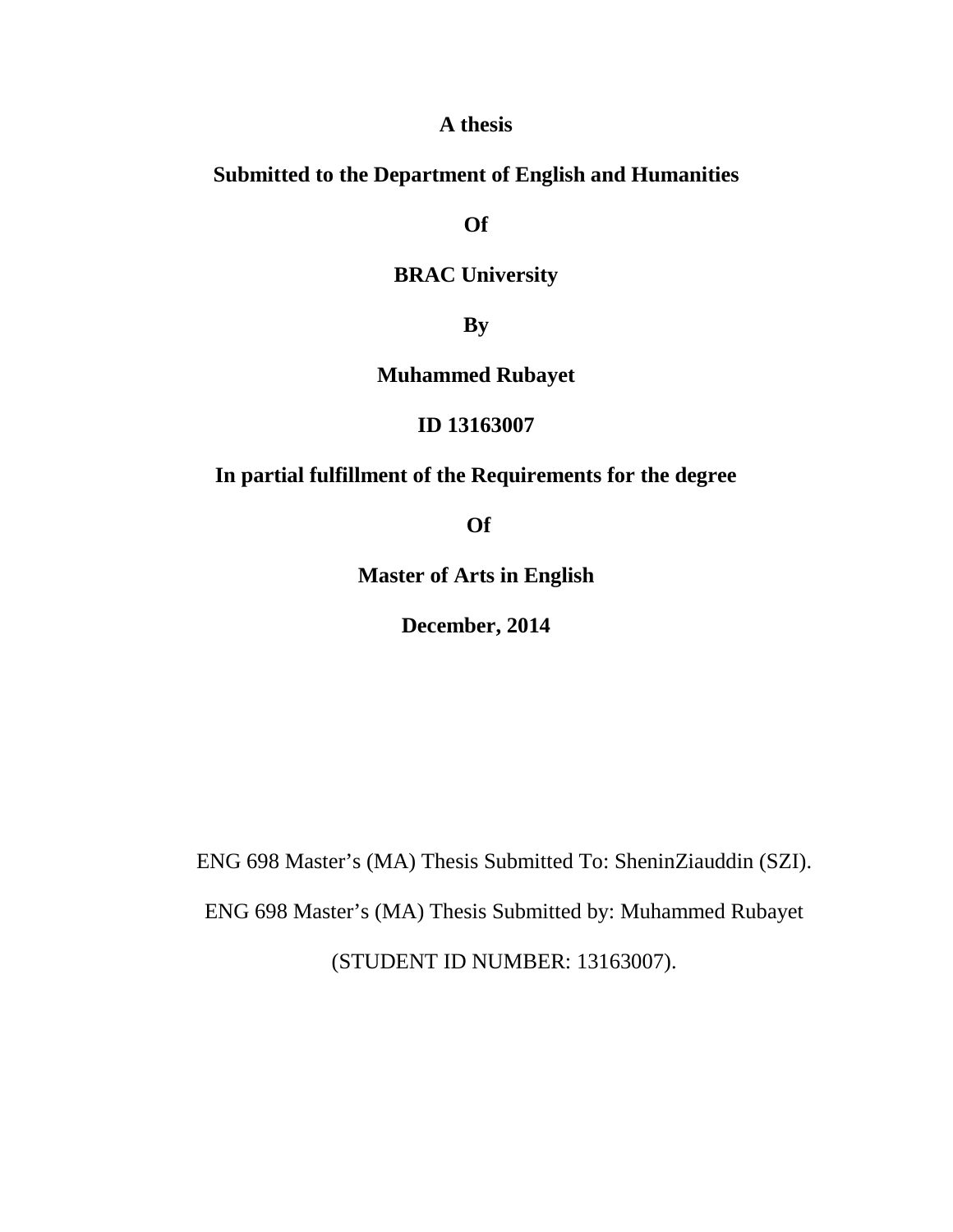# MOTIVATION IN SECONDARY LEVEL4

# THE INFLUENCE OF TEACHING MATERIALS ON THE PROCESS OF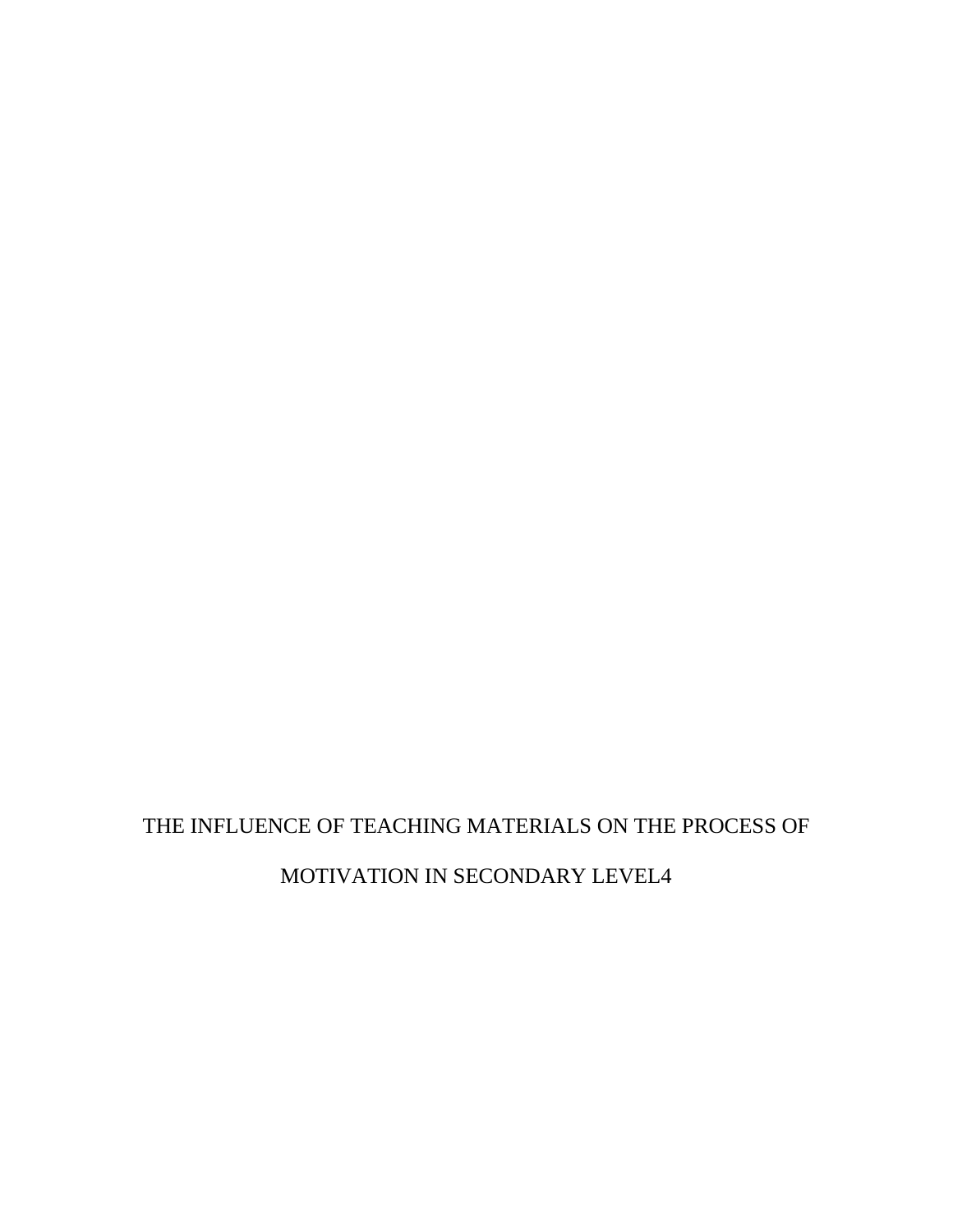**This paper is dedicated to all my teachers for their valuable guidance throughout my academic career.**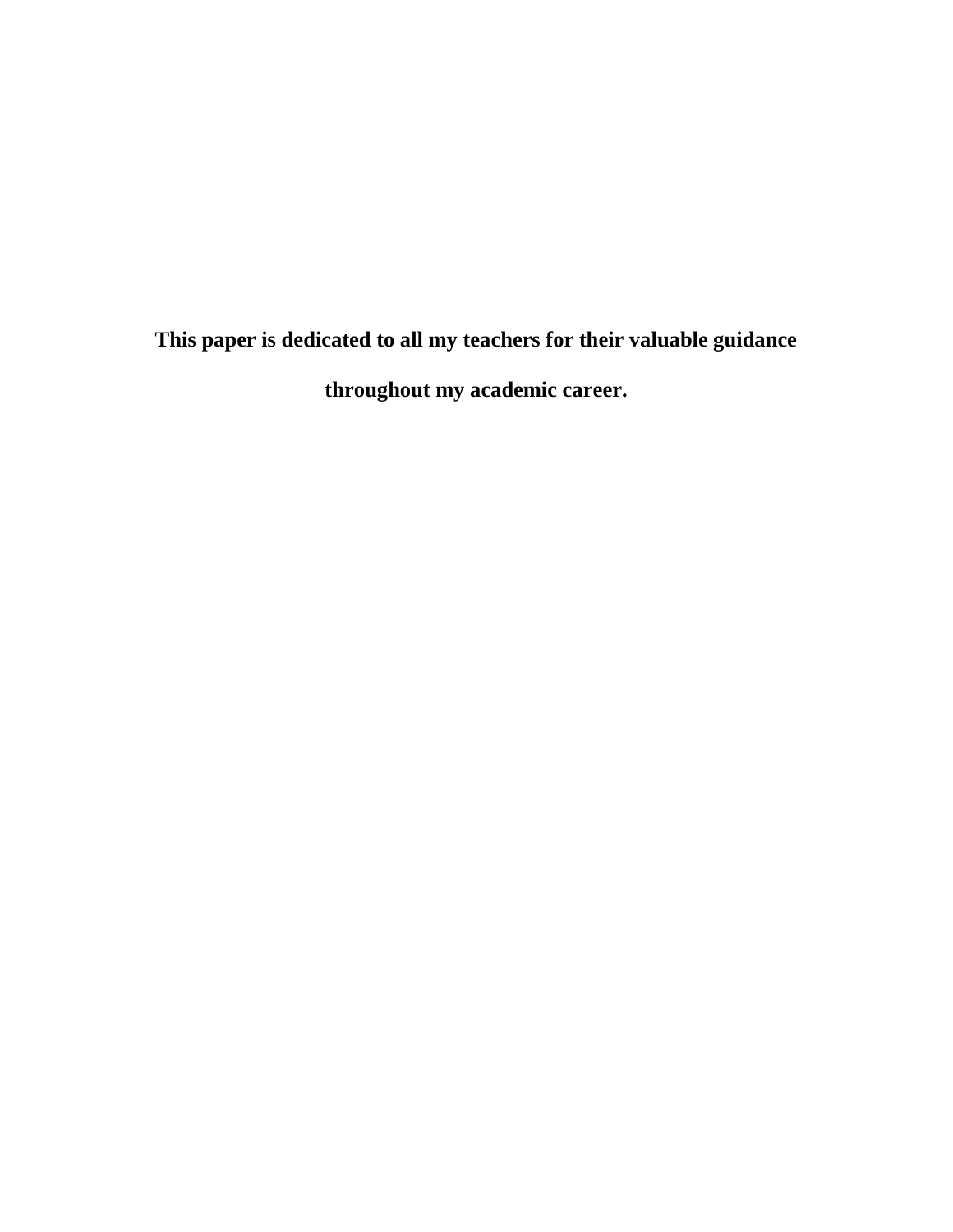#### **Abstract**

In this research, it would be studied that how the materials of the English language teaching can be used a source of motivationto enhance a fruitful learning and teaching at the same time.It would concern both the students' and teachers' opinion as language learning is a mutual process between the students and the students. Sincestudents are important participants of this valuable study, they are given the autonomy to utilize their cognitive understanding regarding the evaluation of present English teaching materials. Another interest group consists of teachers, who can utilize their teachingexperiences and combined pragmatic learning in order to provide practical ideas and solutions which can positively influence the motivation ofEnglish language teaching materials. In this way,an optimum academic output can be achieved which would ultimately facilitate the overall language learning. A survey would be conducted amongst five Bangla Medium Schools of Dhaka city. After analyzing the findings of the study, prominent ideas would be available to support the enriched form and techniques of motivation actually required for developing an effective language teaching materials for the students of class nine of all the registered Bangla Medium schools. Since, school is the place where primary learning of a second language does take place, motivating students through the English language (L2) teaching materials and in class motivation of the students remain inevitable. Henceforth, in order to find fruitful yet effective results of the research, the surveys and findings of the research has to be handled with much sensitivity, patienceand great care at the same time.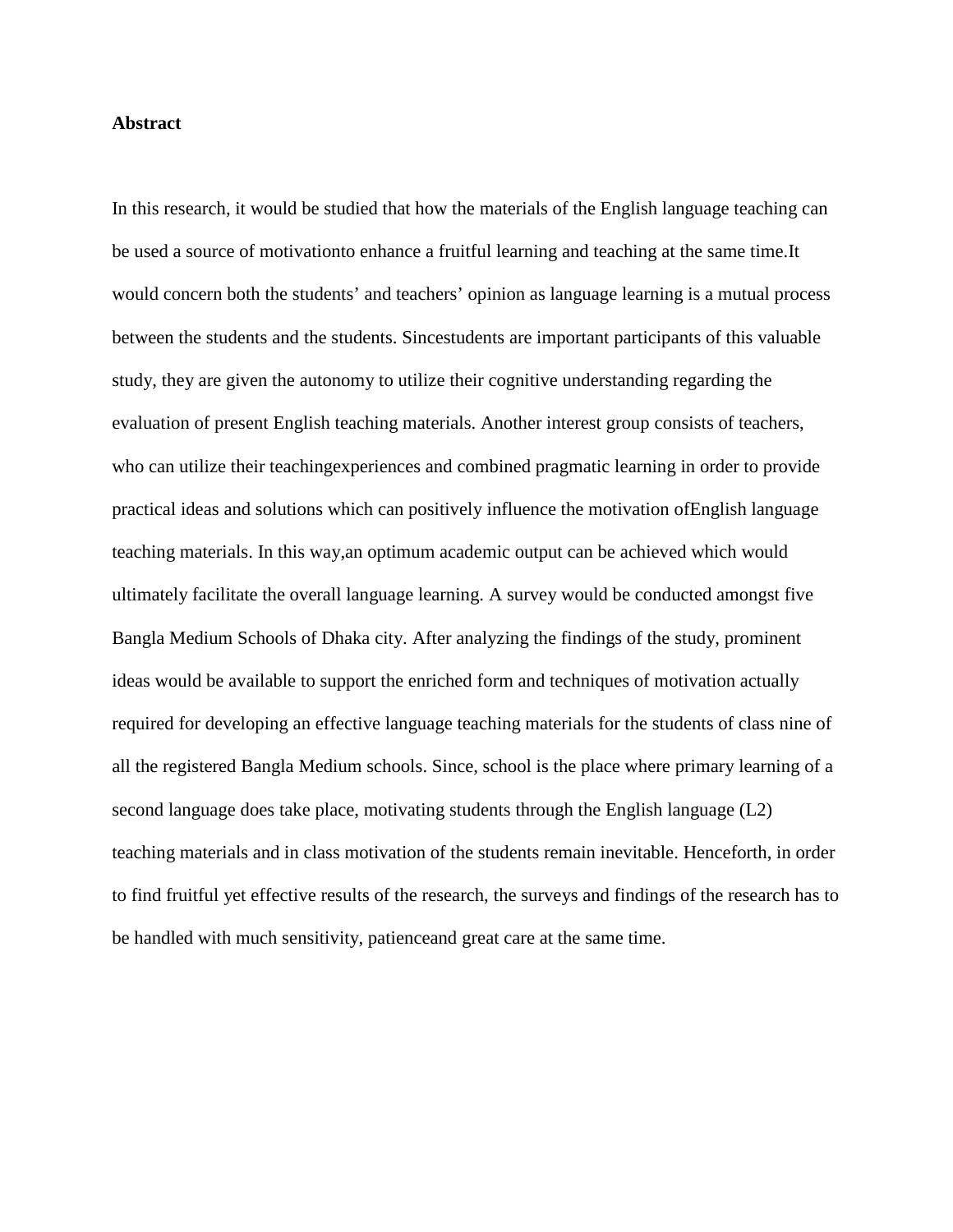# **Table of Content**

| 2.1 – Definition of motivation, effect of English expression in Motivation, effect of |
|---------------------------------------------------------------------------------------|
|                                                                                       |
| 2.2 – Effectiveness of Cooperative Learning (CL) in motivating materials for          |
| second language                                                                       |
|                                                                                       |
| 2.3– Effectiveness of classroom environment in motivating L2 language learners        |
|                                                                                       |
| 2.4– Effectiveness of intrinsic motivation in case of motivating second language      |
|                                                                                       |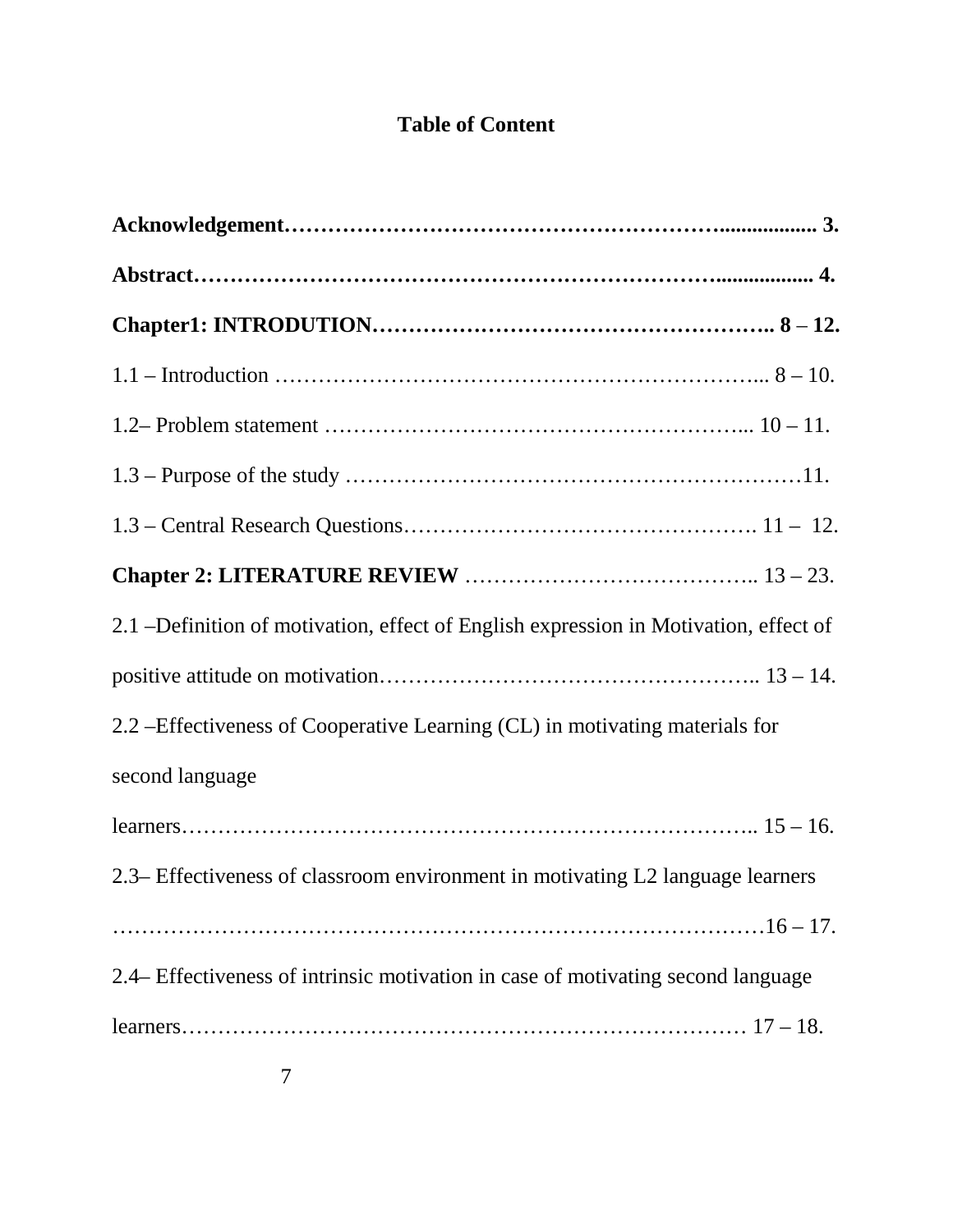| 2.6–Effectiveness of motivating reading materials for second language           |
|---------------------------------------------------------------------------------|
|                                                                                 |
| 2.7– Effectiveness of balance of activities in English as second language       |
|                                                                                 |
|                                                                                 |
| 2.8 –The role of formal instruction in motivating students of English as second |
|                                                                                 |
|                                                                                 |
| Chapter 3: RESEARCH METHODOLOGY23-26.                                           |
|                                                                                 |
|                                                                                 |
|                                                                                 |
|                                                                                 |
|                                                                                 |
|                                                                                 |
|                                                                                 |

2.5–Effectiveness of teacher's communicative style and self –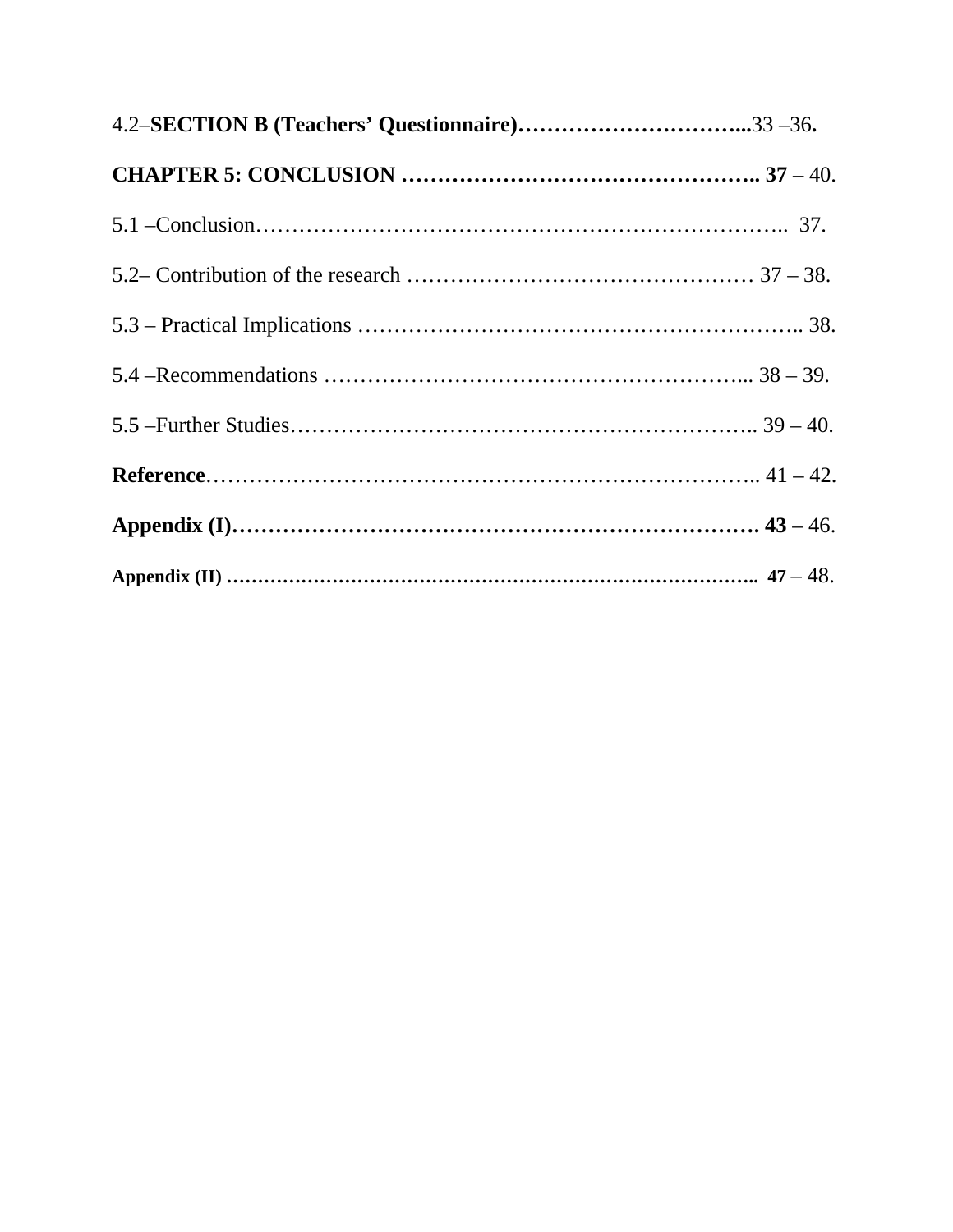#### **Chapter: 1**

#### **1.1 (INTRODUCTION**):

Mc Donough and Shaw (1993)depict the point that the teaching situation of our country has some problems along with the benefits that it brings (p.3). This clearly shows the lacking in healthier and effective motivation of teaching materials and teaching procedures of countries where English is being practiced as an important language in the academia.Dornyei (1994) explains that motivation is one of the major factors behind the achievement of second language learning. When materials are been researched much before publishing, it can incorporate more valuable ideas and practical lessons in them. Moreover, Harmer (2001) discusses the fact that every learner has different age, need, competency level and their cognitive level of understanding in the second language are also different (p.37). It is normal for a beginner level student to be demotivated if he/she is given a high paced intellectual piece of comprehension in a reading class. Noels, Clement and Pelletier (1999) depict that motivation is one element that educationalists can develop in order to improve L2 students' outcomes (p.31). Henceforth,when preparing language materials, the language material preparing body should be aware of the important factors, such as maintaining motivation by providing the students' materials that goes hand in hand with their current proficiency level and other relevant factors. If this is not maintained then it would hamper the overall second language learning process for students whose first language (L1) is not English.Moreover, Gower, Phillip, et all also adds that adding authentic materials would help the students to acquire and pick up language faster (p.83). This is because when students know that their teaching materials are based on real life incidents, it would not only enhance their interest in the subject matter but also motivate them for the language learning at the same time. Moreover, it would bring an ease to theteacher who is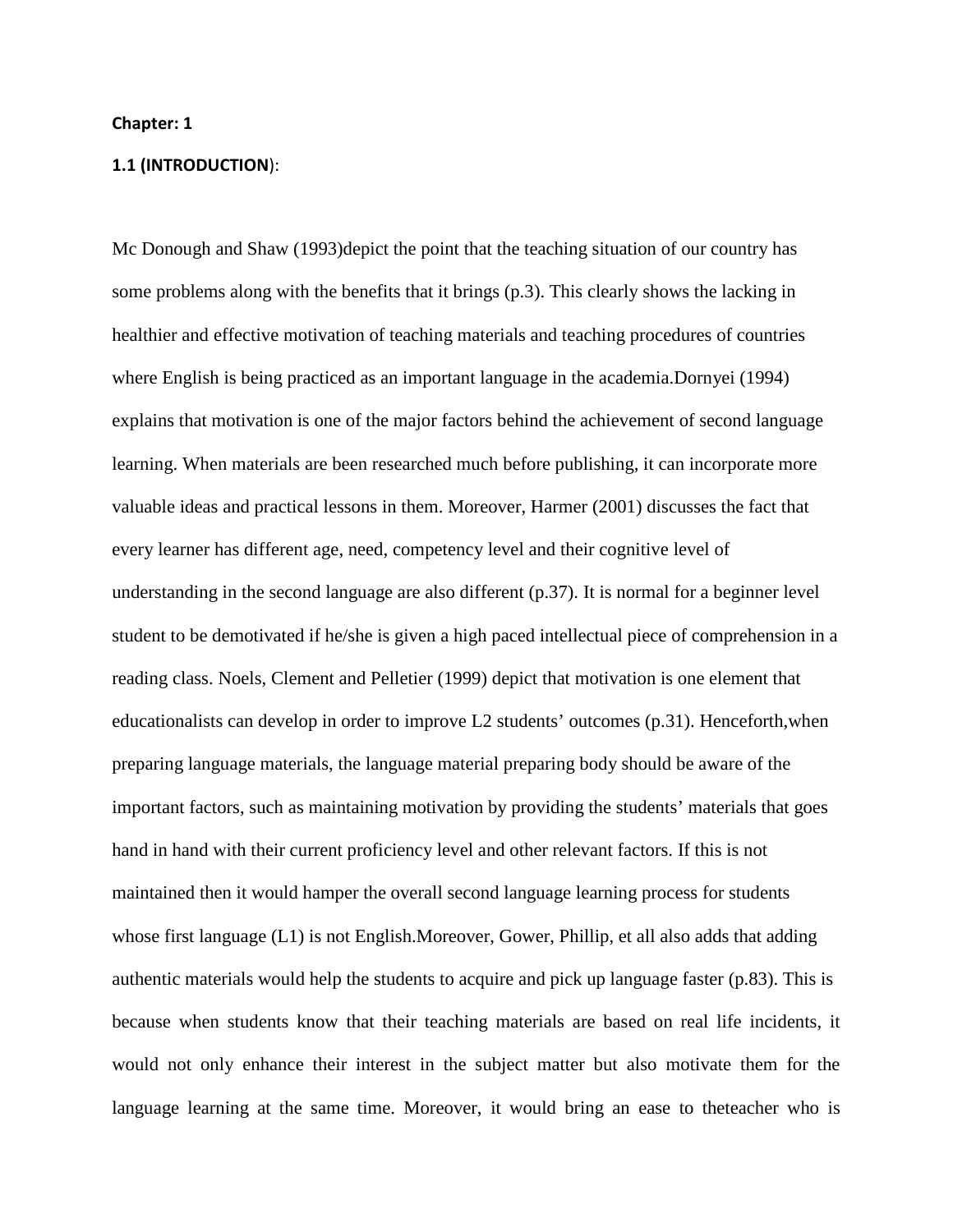teaching the second language in the classroom as students, as motivated students usually learns faster and effectively than the normal students. Milligan (1942) mentions "Many good purposes may neglect reading entirely, though reading is necessary to the point of realization of purpose at some time" (p.7). Hence, the importance of reading along with motivation of English language materials has been taken into consideration. In addition, Dornyei uses the term "highly effective instructional process" in case of describing the effectiveness of the cooperative learning.

Cooperative learning is highly effective as it is a process that appreciates cooperation and assistance rather than authority and structured language teaching like most other traditional methods. Moreover, small groups are formed in the process that allows the opportunity for students to discuss amongst each other, help each other in understanding and make an effective output from the language learning process that seemed to be boring and common in earlier time. However, one motivational theory may not be only taken, most diverse yet effective motivational theories from different background would be studied and thus be recommended for future use in the arena of learning English as a second language.This paper would also include students' view and teacher's interviews which would be adding eloquence to the field of motivation for all the learners of English as second language (ESL). In the process, students' psychological, cognitive and cultural background would be taken into consideration as these factors play a vital role in the process of learning English as a second language (ESL). All of the above factors would stimulate students' interest as they would be encouraged to give their best in class when teachers can actually tap the unchecked areas of the students. As a result, when the students are successfully motivated they would show eagerness and responsibility to learn the elements of the English language. When eagerness and responsibility would workas a whole, language learning would not be a problem anymore, exceptions' apart. If any problem does arise, that problem can be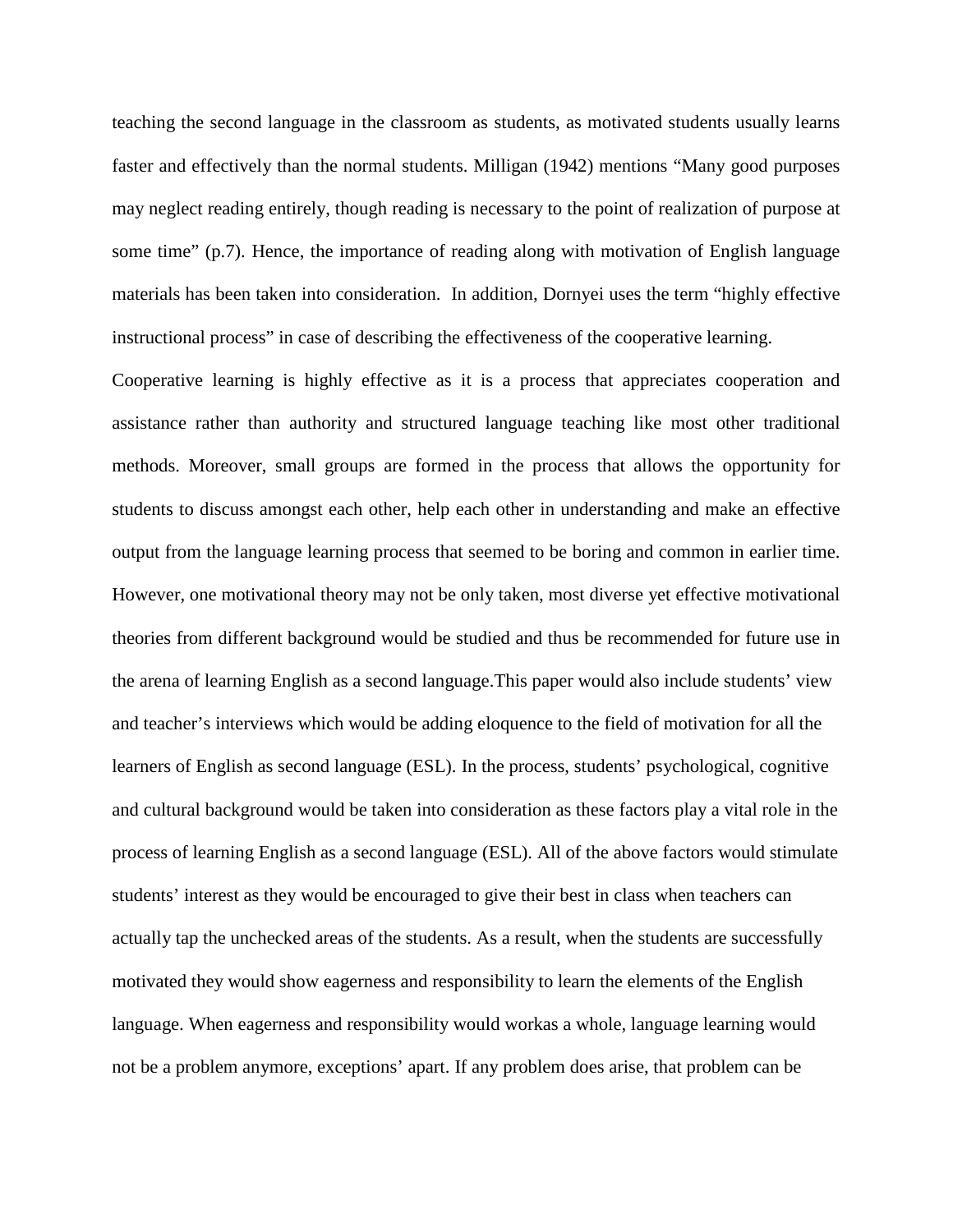studied and solved easily if the students and teachers can be motivated at the same time. It would also include the selection of suitable teaching material, also known to be the primary source of motivation followed by in class motivation at a later stage.

#### **1.2Problem statement:**

Dornyei illustrates the fact that motivation is one of the major contributing factors for the second language learner (L2). Now, the question arises are we being able to provide appropriate motivation of materials in the classroomfor the L2 students? There is always room for improvement, based on the study, of the target group. Furthermore,Dornyei adds that Gardener's model, Attitude/Motivation/Test/ Battery (AMTB) studies mainly about attitude but that does not provide a detailed study of the learners' classroom dimensions. Hence, motivation in case of its measurement and effectiveness remains questionable.

#### **1.3 Purpose of the study:**

The main purpose of the study is to enhance the scopes of motivation within the given framework with slight changes and address new ways of effective motivation into the English teaching materials and in class motivation. The study would also focus on the suggestions made by both the students and the teachers of English as second language.It would help the teachers to know morespecifically about areas where students would need motivation and hence it would enable the teachers to address those respective areas. When students are provided with enriched motivational materials, this would naturally enhance their perception and interest regarding their L2 learning in the classroom despite of the widespread language differences between the two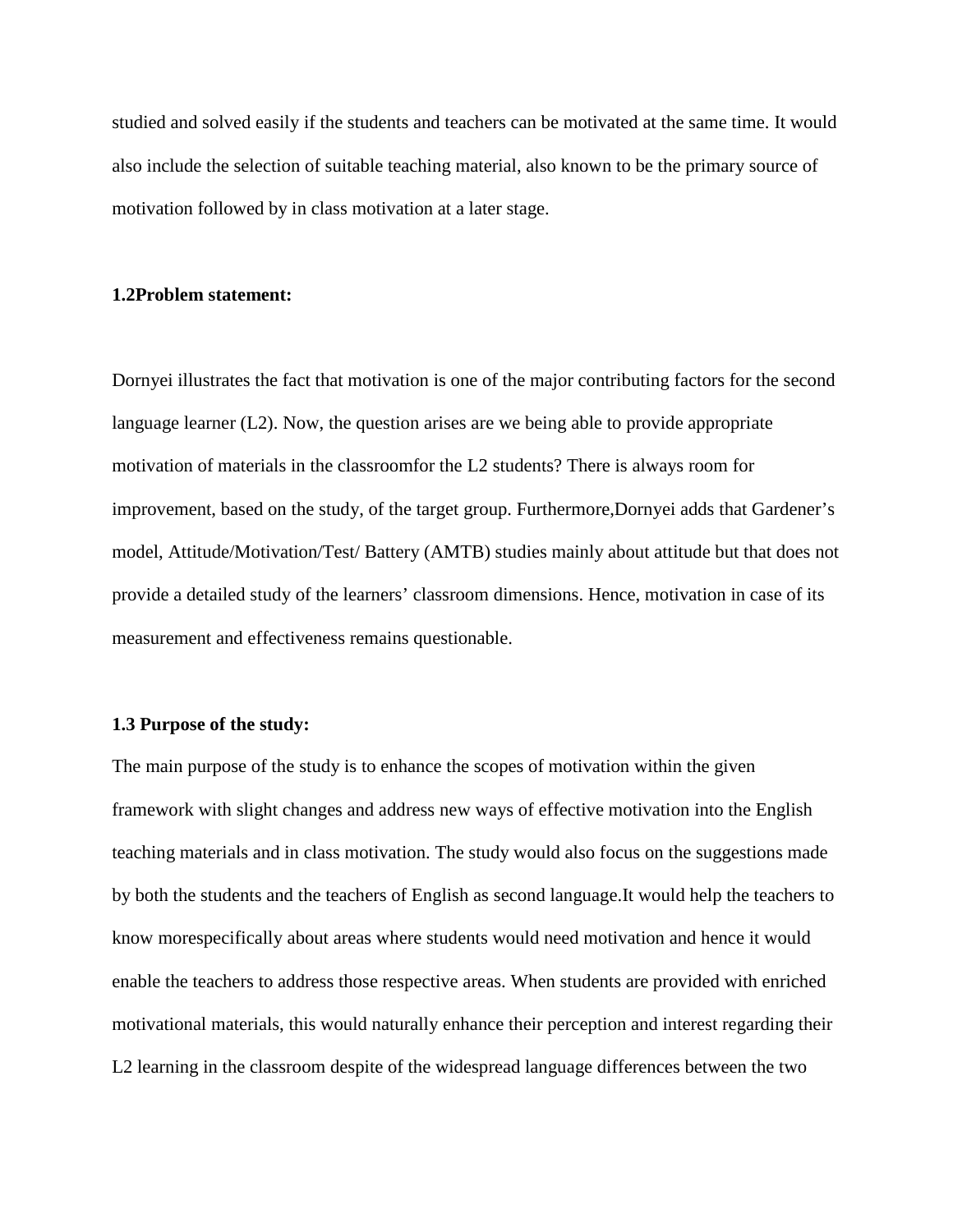languages. Even when the second language learning may not be an easy task for the L2 students, addressing of the proper motivational needs into language learning materials, based on the students' level of understanding, preference and cultural unbiasedness can turn the difficult task into an easier one for both the students and the teachers of English as a second language.

## **1.4 Central Research Questions:**

a) What do we mean by motivation of the first language (L1)?

b) The way L2 students are motivated, are they motivated in a similar method, with the similar kind of teaching materials in case of L1?

c)Motivation is functionally effective for both L1 and L2 students when individual student's need analysis is rightfully considered.

d) The principle of cooperative learning (CL) (cooperation from both the students and teachers) can lead to effective motivation forboth the students of L1 and L2.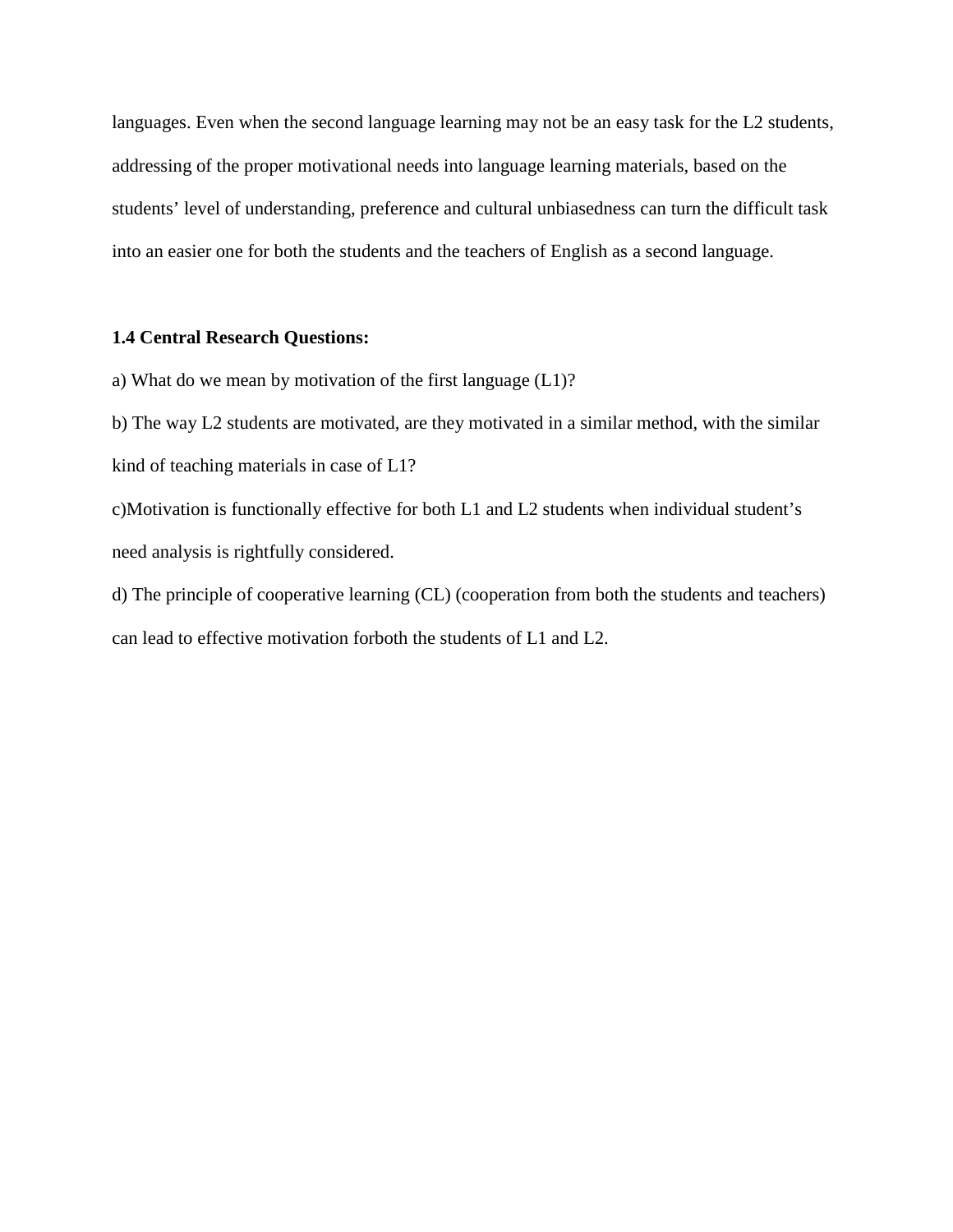### **Chapter: 2**

## **LITERATURE REVIEW:**

# **2.1 Definition of motivation, effect of English expression in Motivation, effect of positive attitude on motivation:**

According to Milligan (1942), motivation is not fixed to one *particular* thing, but it is composed of many different things (p.5).Milligan further adds that people do things as they wish to do for exchange of payment, for personal satisfaction, for providing service to others (*ibid*). He mentions one another important most point regarding expression is that it refers to the fact that therole of the teacher is essential (*ibid*). However, Milligan alsoacknowledges the fact that motivation in English expression becomes difficult as the purpose of learning in this sector seems to be on a too low level (p.6).Dornyei (2008) emphasizes on the point that appropriate curricula and good teaching are not only factors to student achievement; rather students with some degree of motivation are to gain more student achievement in case of language learning (p.56).Hence,Dornyei (2008) even specifies it by saying that motivation provides the primary incentive to initiate a second language or foreign language (L2) learning (p.55). On the other hand, Gardener and his colleagues' research could not find out that positive attitude and motivation causes success in learning.However, they have plentiful evidence to support the fact that positive attitude is related to a willingness to keep learning (p.63).Dornyeidiscusses a model of process oriented model (as cited in LightBown and Spada, 2006, p.64). The first phase, "choice motivation" refers to start of an activity, and to setting goals for the activity, second phase "executive motivation" refers to the required tasks to maintain motivation, the third phase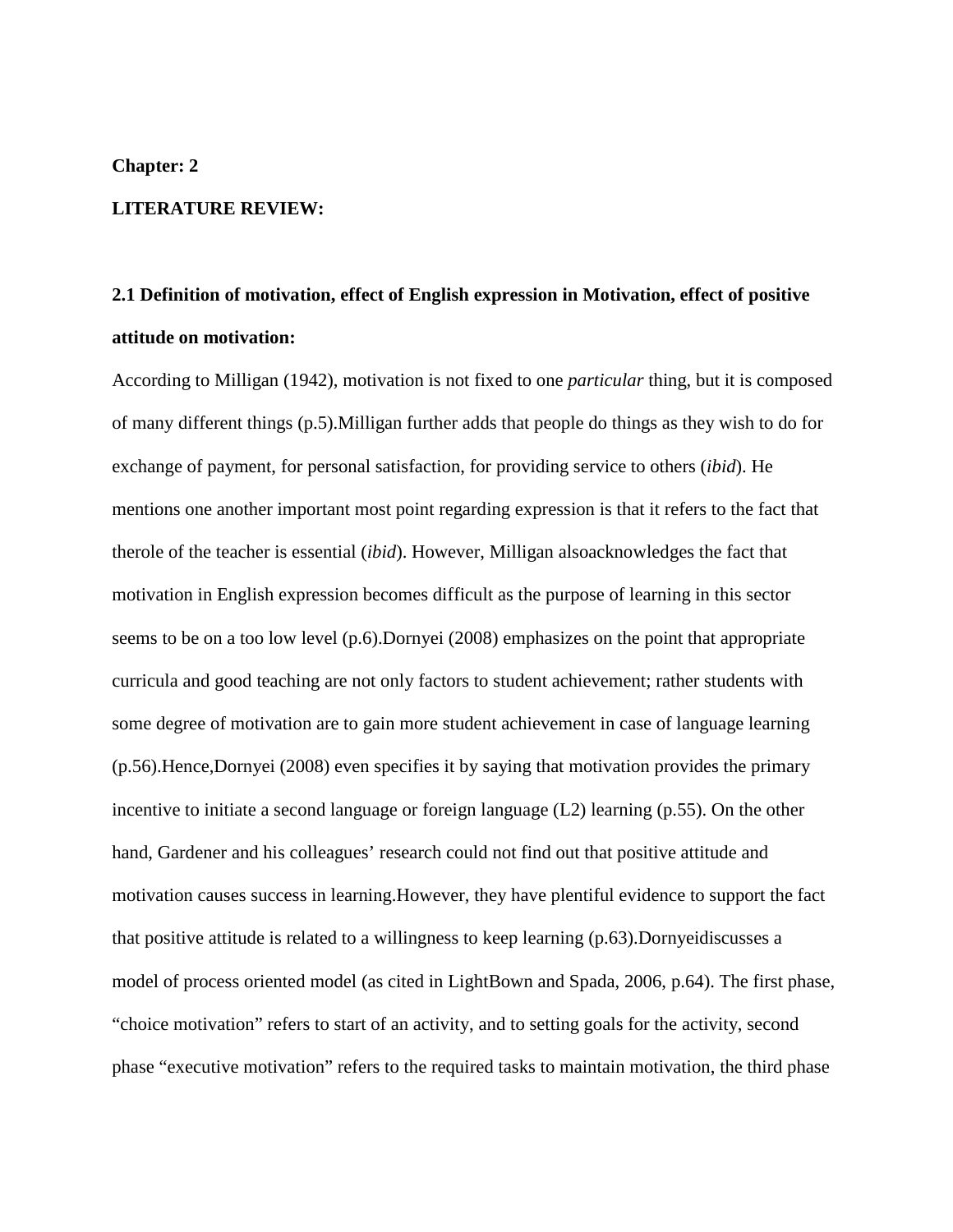"motivation retrospection" refers to students' appraisal and reaction to their performance (*ibid*).Dornyei explains that three of these are important for the teacher in case of motivating students of English as second language learners(*ibid*). Moreover, LightBown and Spada illustrates that teachers can make a positive contribution to student's motivation if the students can find the content interesting, suitable with their age level and match able with their level of cognitive understanding. Further, LightBown and Nina Spada (2006) adds that the goals being challenging yet clear and manageable the students would come into the class with high motivation when the environment is supportive (p.64).Dornyei (2001) criticizes the theory based approach and thinks that four dimensionsare a way out to the most systematic method of elevating in classroom motivation (as cited in Guilloteaux and Dörnyei, 2008, 57). Dornyeiexplains that systematic motivation can be enhanced by creating basic motivational conditions that is by establishing a good teacher student rapport which can be done by creating a pleasant and supportive environment. Second stage, by increasing learner's expectancy of success, develops positive attitudes towards the language goal (*ibid*). Third stage, by providing stimulating, enjoyable and relevant tasks, providing learners with experiences of success (*ibid*).

# **2.2Effectiveness of Cooperative Learning (CL) in motivating materials for second language learners:**

Dornyei (1997) mentions that "CL is a highly effective intervention , superior to most traditional forms of instruction in terms of producing gains and student achievement, high order thinking, positive attitudes towards learning, increased motivation, better student-teacher and studentstudent relationships accompanied by more interpersonal skills, and higher self-esteem on the part of the students" (p.482).Moreover,Dornyei adds that CL appears to be applicable with some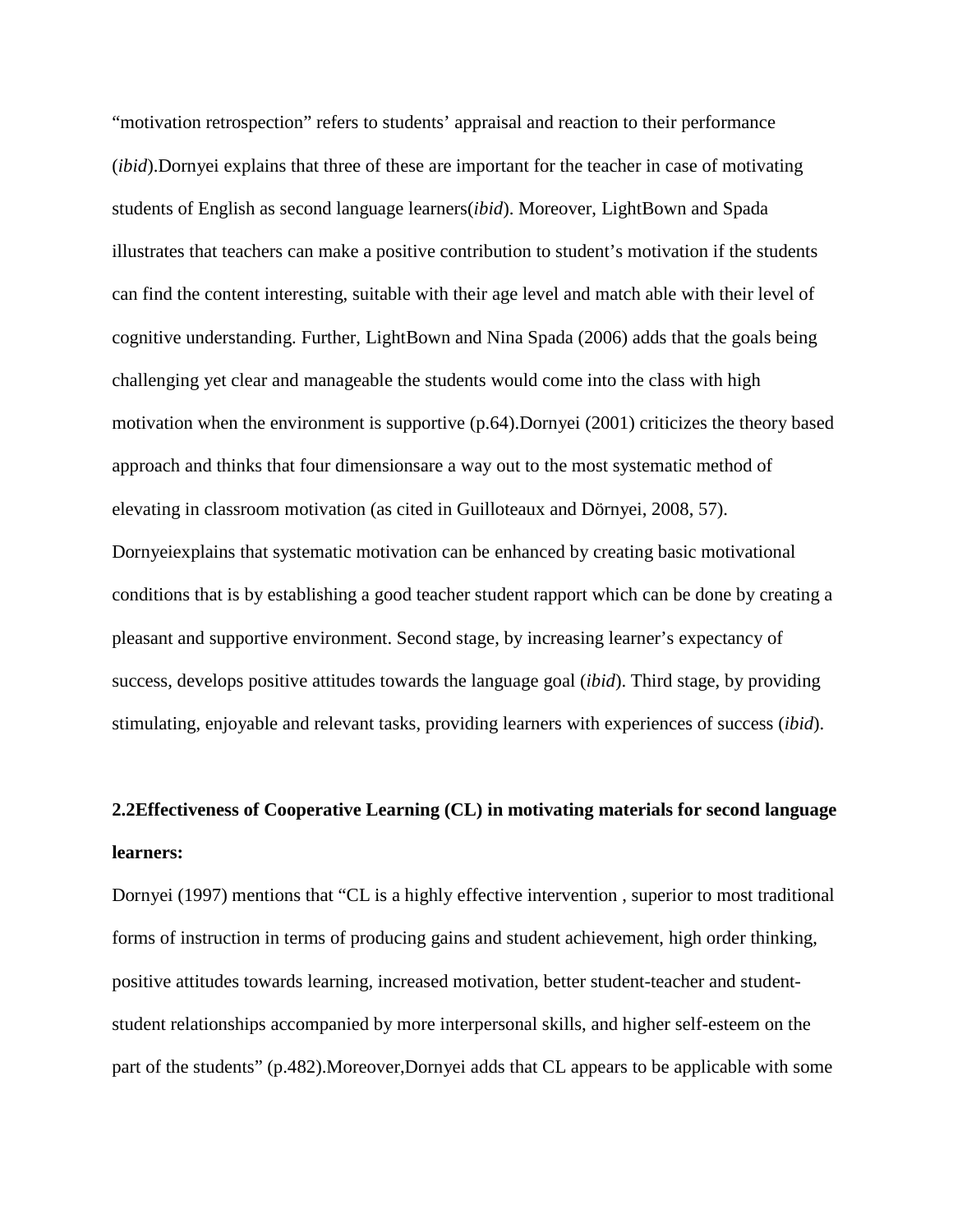confidence at every grade level, in every subject area, and with any task (p.482). Dornyeiwhile stating the benefits of CL mentions that CL leads to "Positive interdependence results in promotive interaction, which can be defined as "individuals encouraging and facilitating each other's efforts to achieve and complete tasks, and produce in order to reach the group's goals"(p.484). Hence, Dornyei mentions that one would automatically cooperative others in order to fulfill his learning goal (*ibid*). Besides positive interdependence, Johnson and Johnson (1995) portrays that individual accountability, mastery of social skills and regular group processing are

important factors that makes CL more and more effective (as cited in Dornyei,1997, p.484). In addition, Johnson and Johnson (1995) and adds that CL works better when group rewards are mixed with the individual accountability in order to ensure that participants are doing their amount of work (*ibid*).Dornyei (1997) notifies another important point about CL,which also makes CL unique from other methods, is that it considers the psychological processes of the language learners which actually lead to successful cooperative learning (p.483). Dornyei summarizes CL very effectively by saying that every item in CL revolves around mutual cooperation, which is byvery effectively by saying that every item in CL revolves aroundmutual cooperation, which is by giving and receiving ideas, and clarification, providing task based assistance and support, exchange of required materials, providing productive feedback (p.484). Another important factor described by Dornyei about CL is that students would help each other and would desire that one another can succeed in language learning (p.485).Dornyei further adds cooperative learning makes it clear that every matter in the classroom is dependent on cooperation that is by giving and receiving feedback, ideas, providing task based help and assistance, exchange required materials (p.484).Furthermore,Dornyei (1997) also emphasizes on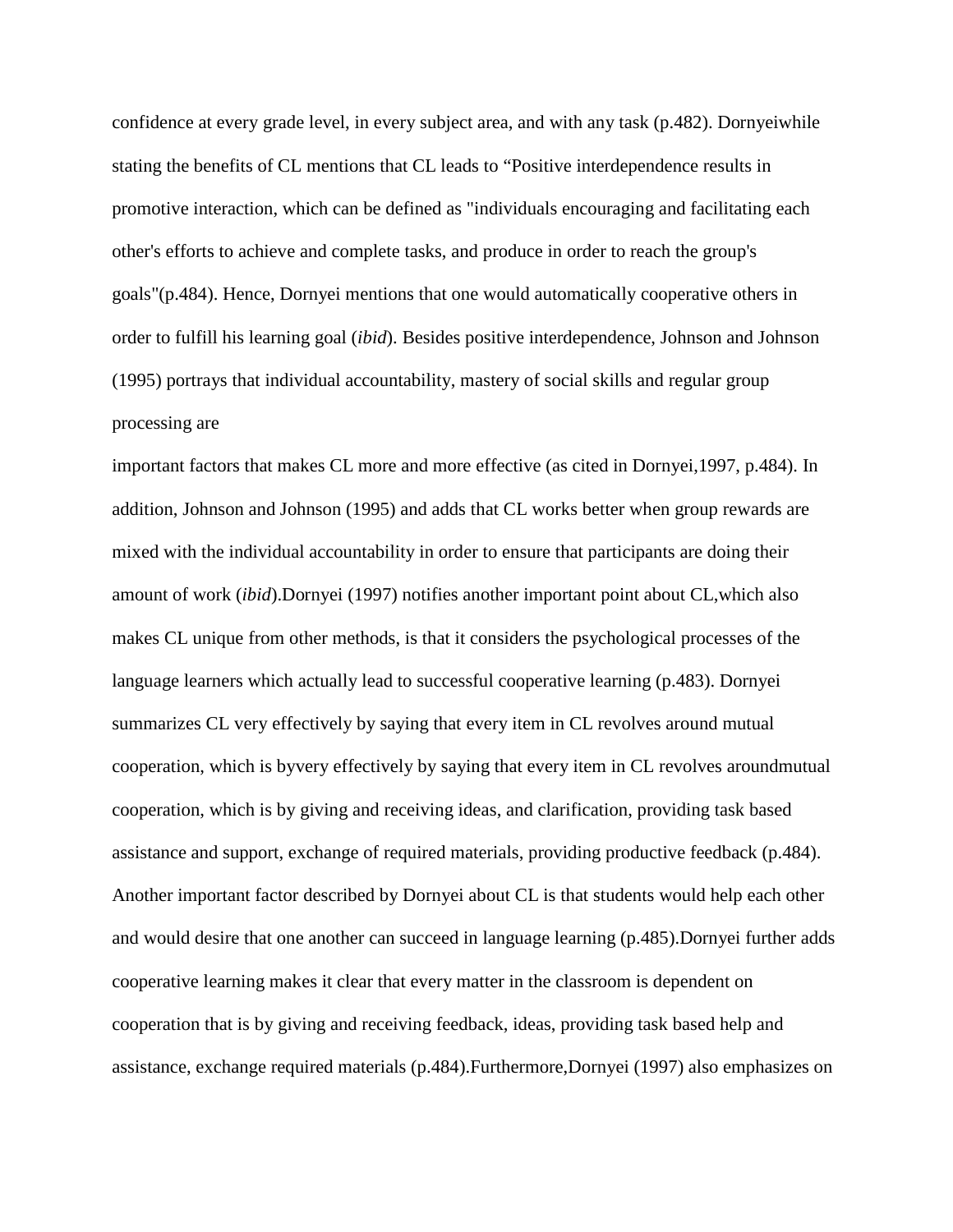knowing the person on personal level in order to effectively develop cohesiveness in a group (p.485).Dornyei (1997) downsizes cohesiveness into a level that he explains that the effect of cohesiveness can be strongin

languageclass as the learner's communicative skills are developed through participatory engagement in the authentic tasks (p.485).

**2.3Effectiveness of classroom environment in motivating L2 language learners:** According to Dornyei (2008), four dimensions -creating basicmotivational conditions, generating initial motivation, maintaining and protecting motivation, encouraging positive retrospective selfevaluation is the most systematic approach for language learning (p.57).Moreover, Dornyei (2008) adds that good curricula and good teaching are not enough of their own to ensure student achievement – students need to have a modicum of motivation. This is again supported by Dornyei's another claim, where he explains that the dimension of motivation in classroom environment is not limited to carrot-stick approach rather (i.e. offering rewards and punishment) (p.57). Gowers, Phillip and Walters (1995) mention that gestures and facial expressions are important components of any communication where people listen and speak to each other at the same time (p.11). Moreover, Gowers et al. (1995) add that the above features also help tounderstand other's feeling or attitude in communication.

#### **2.4 Effectiveness ofintrinsic motivation in case of motivating second language learners:**

Schlackman (2006) describes that intrinsic motivation is a motivation which arises from an individual's interest on a particular topic or an activity followed up by satisfaction from doing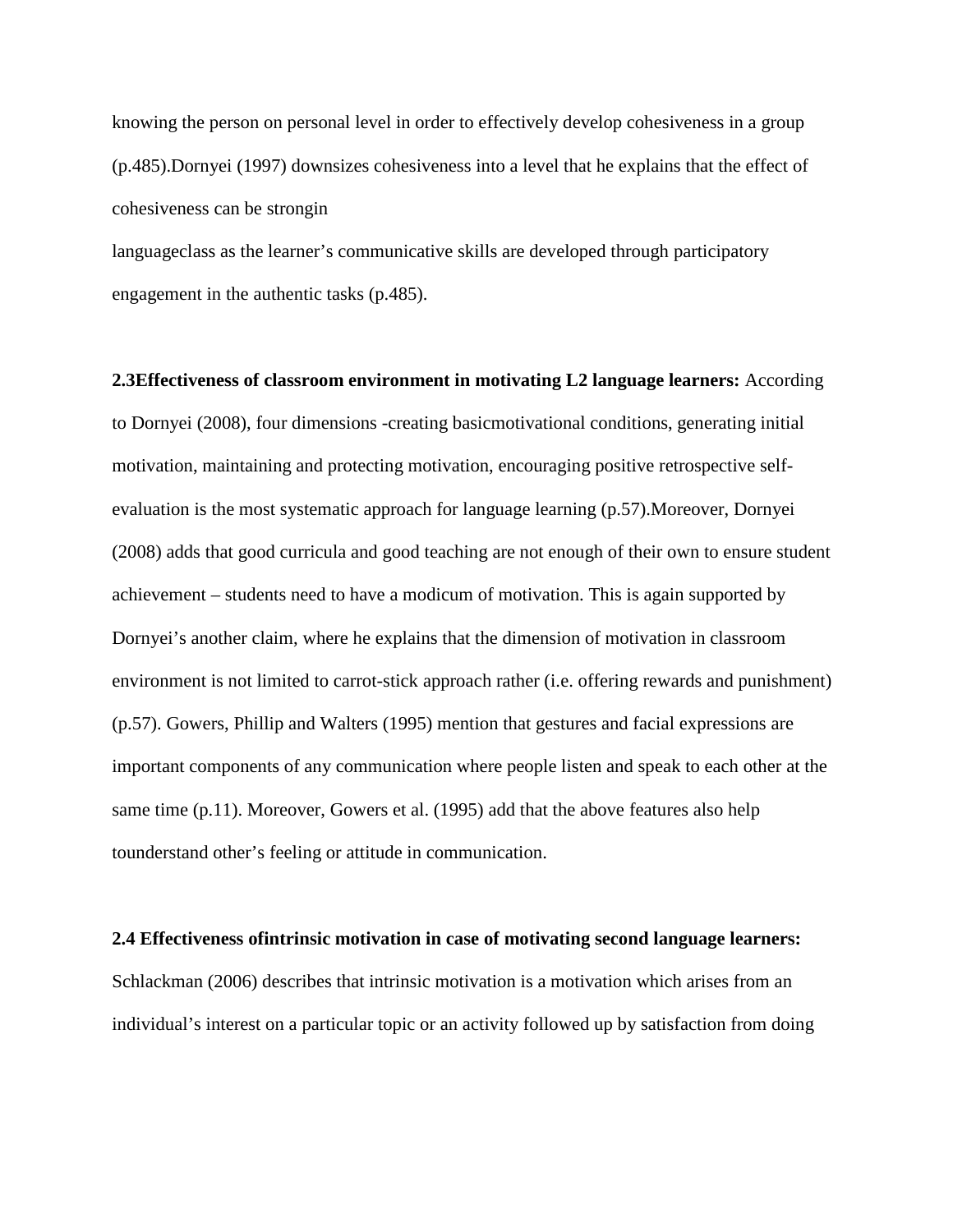that particular work (p.81). On the other hand, Schlackman (2006) describes that extrinsic motivation is participation of individual in an activity, not for personal stake but rather for the rewards of some external social demand (*ibid*).Elis found that instrumental motivation could be more effective than integrative motivation (as cited in Luknami, 1972, p.118). However at a later stage,Elis mentions that "the really important part of motivation is in the act of communication itself' rather than in any general orientation as implied by the integrative/instrumental distinction (as cited in MacNamara, 1973,p.119).

Noels, Clement and Pelletier (1999)mentions that "an increased motivation can lead to greater motivation amongst students in course materials" (p.25). Moreover,Dornyei mentions that "researchers believed originally that extrinsic motivation implied a lack of self-determination in behaviours performed" (p.24). To further support this notion,Dornyei (as cited in Deci and Ryan, 1985) illustrates that intrinsic motivation creates a sense of self-determination as they arise from the learners' positive feelings.However,Vellard, et all, (1992, 1993) mentionsin support of extrinsic motivation illustratesthat in the third stage of internalization, extrinsic motivation is seen as personally worthwhile to the language learning individual (as cited in Noels, Clement and Pelletier, 1999,p.25). Nunn (2008) in response to intrinsic motivation states that culture plays a strong role in case of learners' personal choice (p.474).Noels, Clement and Pelletier (1999) also adds that the standard of self-perceptions of autonomy and competence are kept so higher that students make their own decision and are provided with clear feedback from theteachers (26). In addition, Dornyei provides a more balanced notion in reference to Self-Determination theory that the extrinsic motivation no longer remains incompatible with intrinsic motivation (p.276). Nunn (2008), on the other end discusses about goal salience, which suggests that one with specific and challenging goals outstrip individuals with non-specific goal at all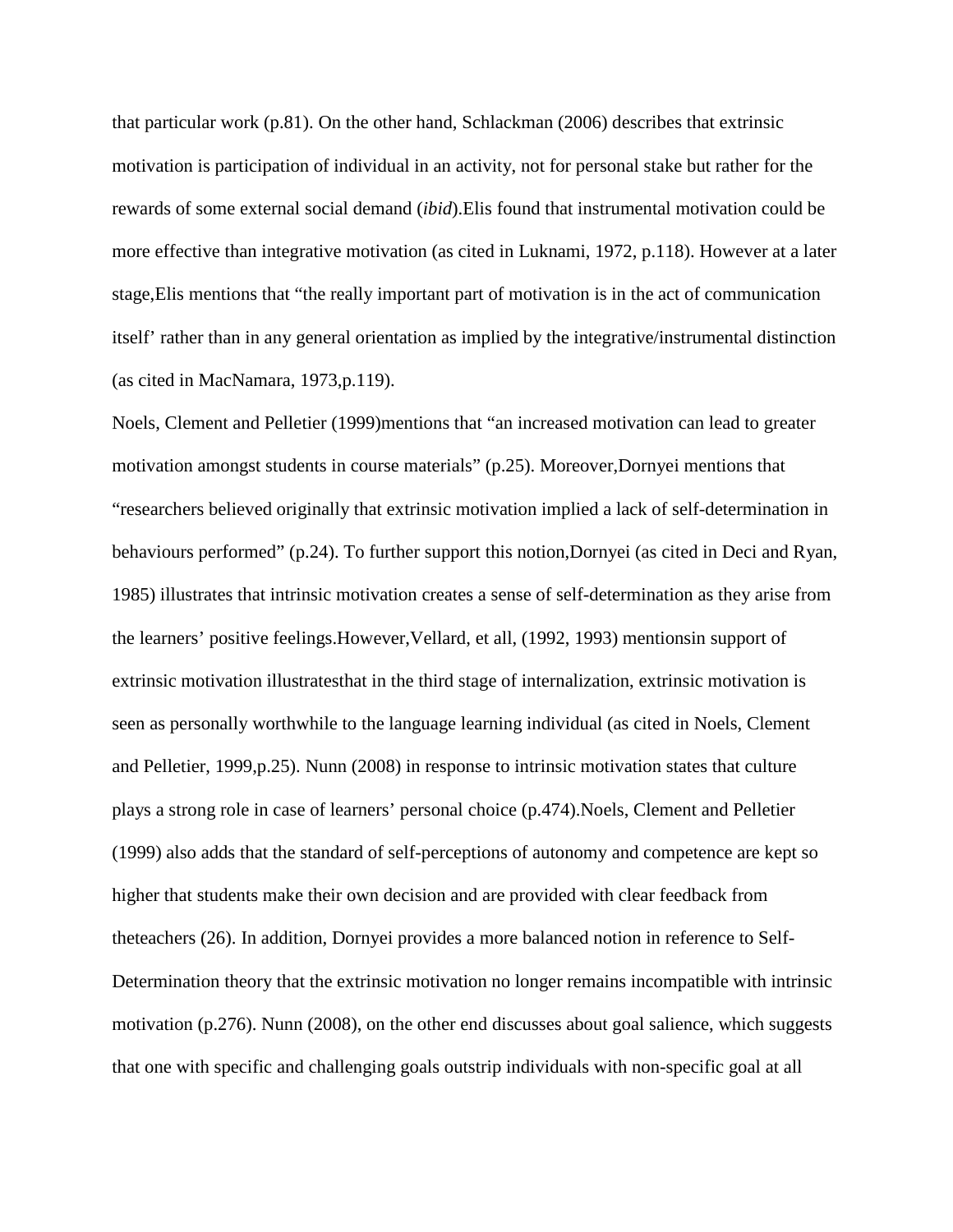(p.474).However, Gardener (1988) illustrates that intrinsic motivation, unlike to integrative motivation does not address proper attitude of the learner towards the L2 community (p.31). Moreover, Gardener (1988) also adds that integrative motivation would refer to highly selfdetermined forms of extrinsic motivation, where people, who identifies themselves as language learners of the L2 community might desire to develop their linguistic skills (*ibid*).

#### **2.5 Effectiveness of teacher's communicative style and self – determination:**

Dornyei (1997), with reference to the Self- Determination theory explains that motivational theory is subjective to self-perception of competence and autonomy which ultimately affects the social environment (p.26).He further adds that the teachers' effective communication style is closely related with students' motivational coordination.Dornyei even specifies when teachers communicate with the students about their self-perceptions;only then students are intrinsically motivated*(ibid).* However, Dornyeicounselsthat when the teacher acts as controlling and does not provide constructive feedback, students tend to lose their self-determination and competence in the language learning process (*ibid).*However, Noels, Clement and Pelletier (1999) mentions an important opinion based on a study that "perception of the teacher as controlling were related to greater student anxiety into the language classroom and to less motivational intensity and intention to continue study the L2" (p.29).However,Dornyei discusses thataffiliative drive is a situation where students need to do well in school in order to please their superior whom they like or appreciate (p.278).Dornyei adds that even this want of the students is for an extrinsic purpose; this is also a predecessor to intrinsic motivation (*ibid*).Hence, Dornyei summarizes that itis for the good for the teachers that the students gets devoted to their subject (*ibid*).LightBown and Spada discusses that teachers have a responsibility to help learners to do their finest, and this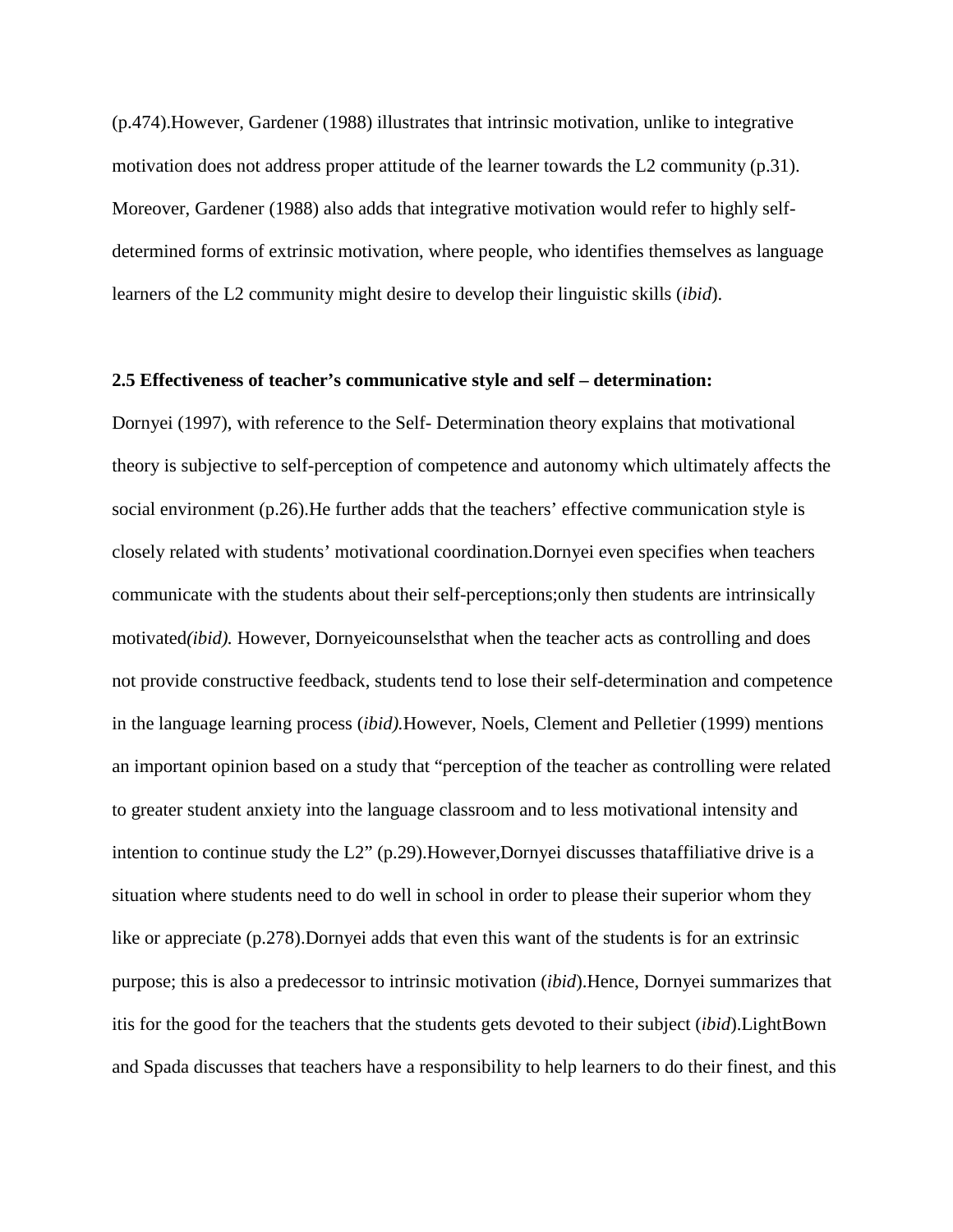would contain the provision of explicit, form-focused instruction and feedback on error (p.190).Moreover,LightBown and Spadaadd that if the error is based on a developmental error, then the instruction or feedback may be beneficial when the learner is prepared (*ibid*). However, LightBown and Spada stated that excessive feedback on error can have a negative effect on motivation and teachers would have to be sensitive to their students' reaction to correction (*ibid*).LightBown and Spadasummarize that amount and type of correction will also very according to the special abilities of the students and the relationship as well as their relationship with the teacher and with each other (*ibid*).Schlackman (as cited in Mc Kenna, Kear, and Ellesworth, 1995, 82) mentions "Intention to read often depends on readers' interest in the topic, physical environment, and availability of support" (p.82). Moreover, Schlackman (2006) while referring

tothe special abilities of the students emphasizes on the fact that a healthy relationship needs to be maintained between teachers and the students and also amongst students as well (*ibid*).

#### **2.6 Effectiveness of motivating reading materials for second language learners:**

Schlackman (as cited in Mc Kenna, Kear, and Ellesworth, 1995, 82) mentions "Intention to read often depends on readers' interest in the topic, physical environment, and availability of support" (p.82).Moreover,Schlackman (2006) while referring to the Mc Kenna (1995) and colleagues about reading attitude theory discusses that if a reader becomes repeatedly frustrated whenever he reads it makes him believe that reading indeed is a frustrating experience (p.82). Furthermore, Schlackman (2006) also depicts the fact whenever a reader finds enjoyment on reading experiences would develop a feeling that reading is enjoyable and hence develop a positive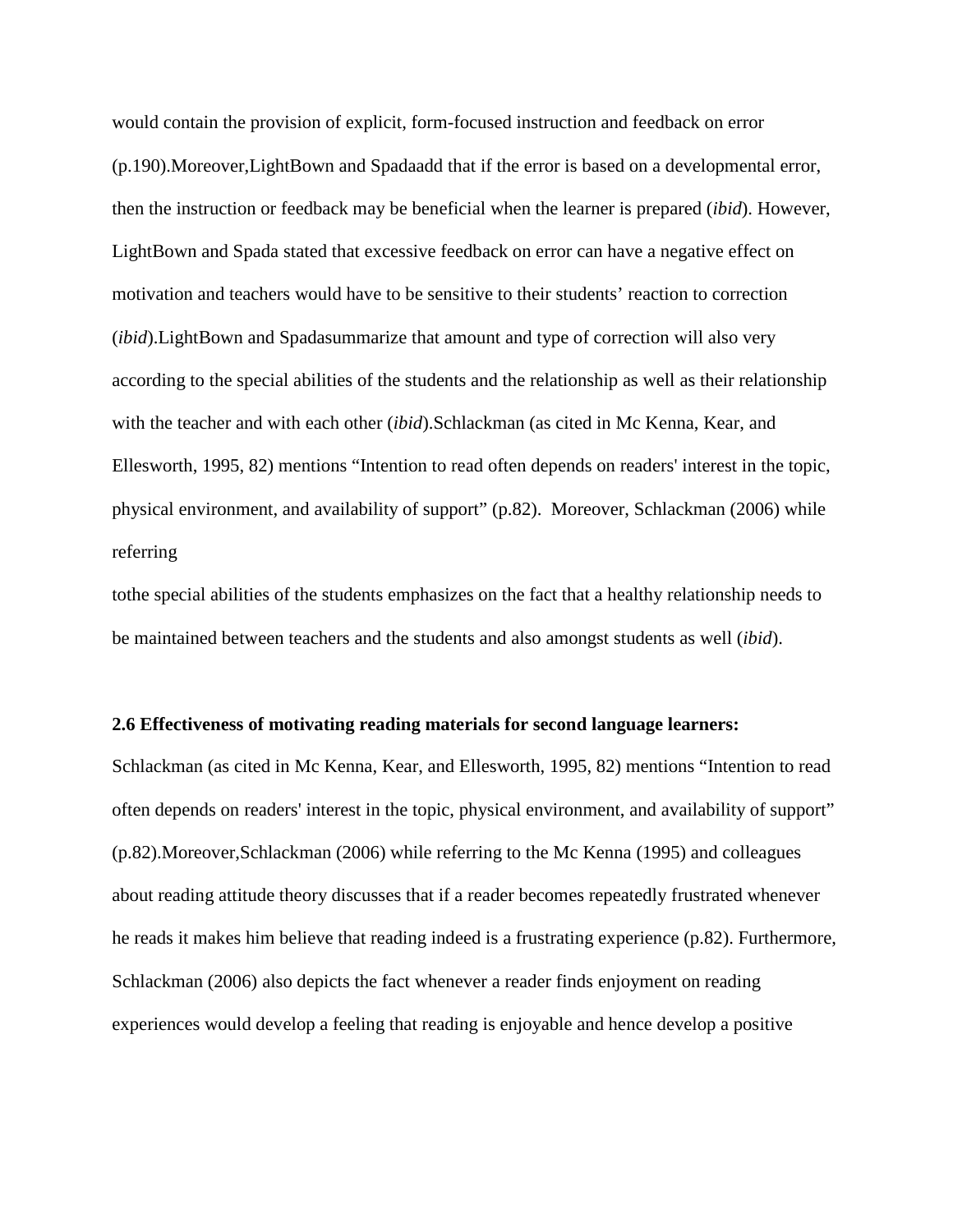attitude towards reading (*ibid*).Schlackman (2006) investigated developmental trends in recreational and academic reading attitude in the elementary grades and in the relationship between those attitudes and the variables of reading ability, gender, and ethnicity" (as cited in Mc Kenna and colleagues, 1995, 82). He further added that the growing interest in recreational activity lead to a decrease of a positive attitude towards reading (*ibid*). However,Schlackman (as cited in Mc Kenna and colleagues, 1995) mentions "ethnicity has no meaningful effects on attitude toward reading should be compared with findings from urban schools with more students from diverse cultures" (p.83). However, Schlackman is also very aware of the term "amotivation" which he discusses as a stage where a language learner cannot relate between his/her actions and the consequences (p.25). Moreover, he adds that this amotivation leads to "learner helplessness" which the writer describes to be a situation when the learner lacks any kind of motivation at all (*ibid*).

#### **2.7 Effectiveness of balance of activities in English as second language classroom:**

Harmer (2001) discusses that when a lesson plan is balanced over a sequence of lesson, it would determine the overall student development in the course (p.318). He further mentions that students would be given a varied diet of activities, the students would not be zealous to only role play every day, nor expect every lesson to be dedicated entirely to language study (*ibid*). On a different note, Harmer (2001), noted that a mixture of familiar and new materials are what the students need. (*ibid*).Harmer (2001) also acknowledged the fact that one of the best possible ways to keep students engaged and motivating the class is to strike a balance between the activities in students' lessons (p.308). Harmer (2001) also mentions that students may find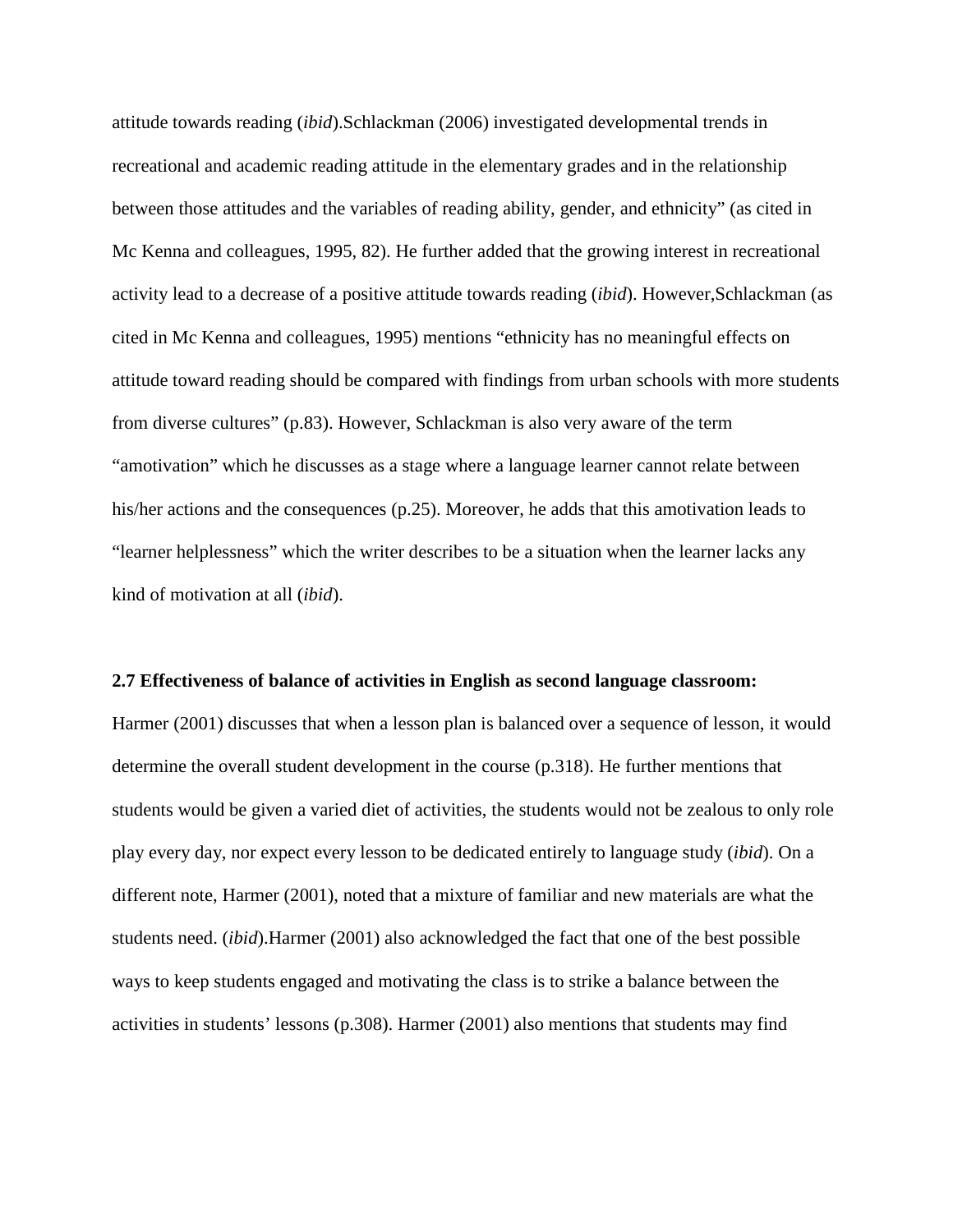themselves working upwith each other for five minutes before returning to their seats and working for a time on their own.He further explains by giving an example that the same lesson may end up with a whole-class discussion or with pairs writing dialogues to practice a language function or grammar point (*ibid*).

#### **2.8 The role of formal instruction in motivating students of English as second language:**

As Ellis discusses that, from the teacher's point of view, the role of formal instruction in SLA is of major importance (p.15). However, in describing further, Elis explains that formal instruction would not influence spontaneous writing but would help in planned writing or speech (*ibid*).Elis again summarizes the importance by saying that learners who are given formal instruction learns faster than them who are not given formal instruction (*ibid*). Dornyei discusses that students find instructions to be relevant when the instruction is connected to their important needs, goals or values (p.277). Elis discusses that studies cannot confirm that whether mixed learners who have received exposure and instruction have learned more than learners with formal instruction (p.224). Elis also depicts the fact that neither it could be known that whether the 'absolute effects', that is whether the formal instructions could speed up the acquisition of definite grammatical structure (*ibid*). Long finds out by reviewing of the research that formal instruction can be helpful but it does show the empirical evidence of its support rather than conceived ideas based on theoretical agendas (p.229).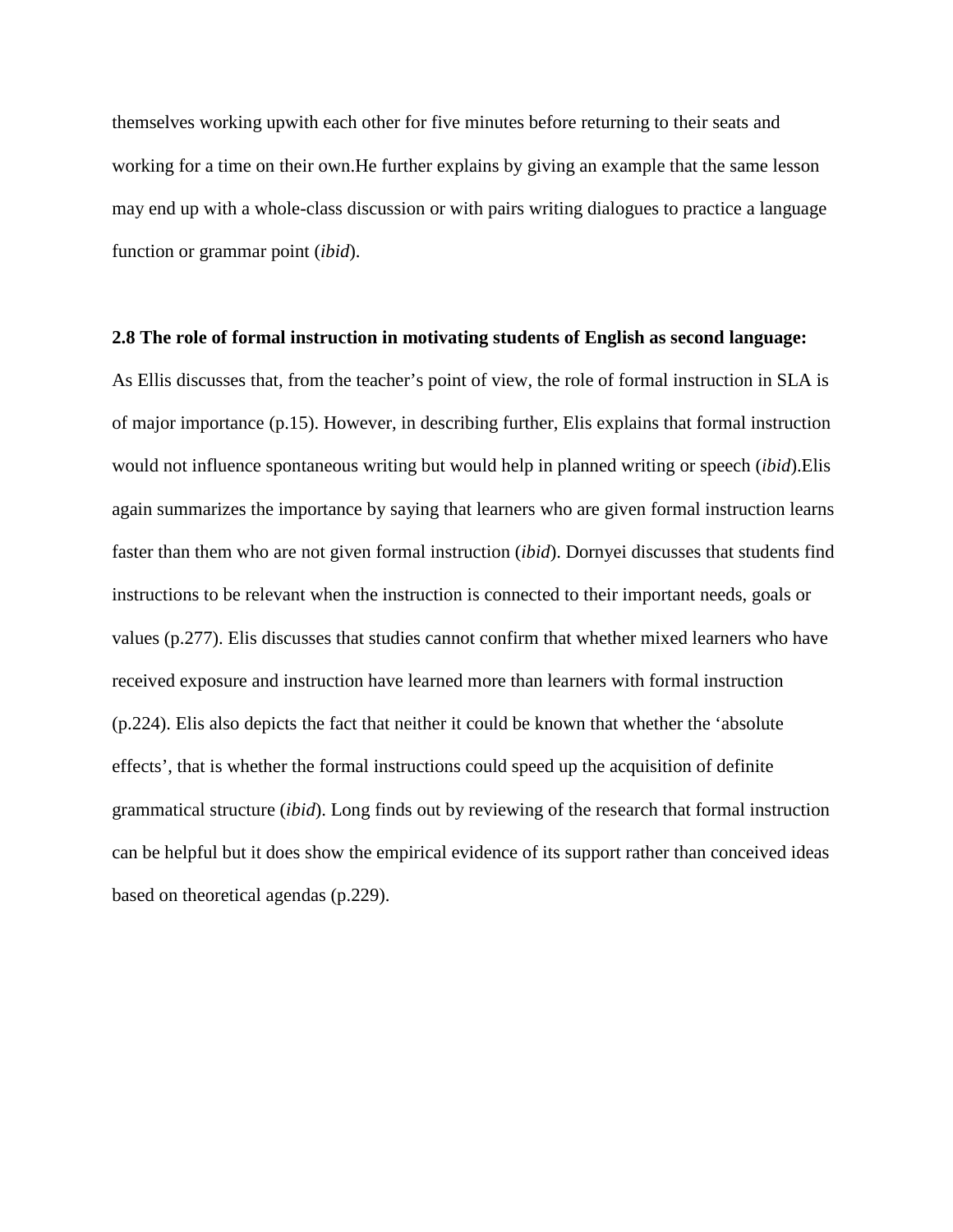#### **Chapter: 3**

#### **RESEARCH METHODOLOGY**

#### **3.1 Introduction:**

Since researcher's topic is based on improving motivation through authentic and innovative materials for the secondary level student, the researcher will conduct a survey of the class nine students of five of the Bangla Medium schools in Dhaka City. The students would be asked to fill up questionnaires which would only contain 10 close ended questions. There would be five options; strongly agree, agree, neutral, strongly disagree, disagree which the students would have to tick mark in order to communicate their opinions about certain methods and teaching styles for enhancing motivation in the classroom. Since the questionnaires are made for the students of particularly class nine, the setting would be atraditional classrooms setting where students are expected to sit on benches. The teachers' oral interviews come after the students. It would be taken on the teacher's room where the respected teachers would be asked for their opinions regarding the same questions as per the students and they would be commenting on them which would be based absolutely on his/her own opinion and experience. The whole portion of the oral interview of the teachers'would be recorded in the researcher's own mobile phone with the due permission of the teachers and the school authorities as abiding by the school rules and regulations.

#### **3.2 Research Design**:

The researcher would conduct a survey with the help of a questionnaire for the students and an interview of the teachers based on the research related questions. The student's part would be quantitative since the questionnaire would be designed on a way where students would express their opinion by putting a tick mark on a specific box which would have a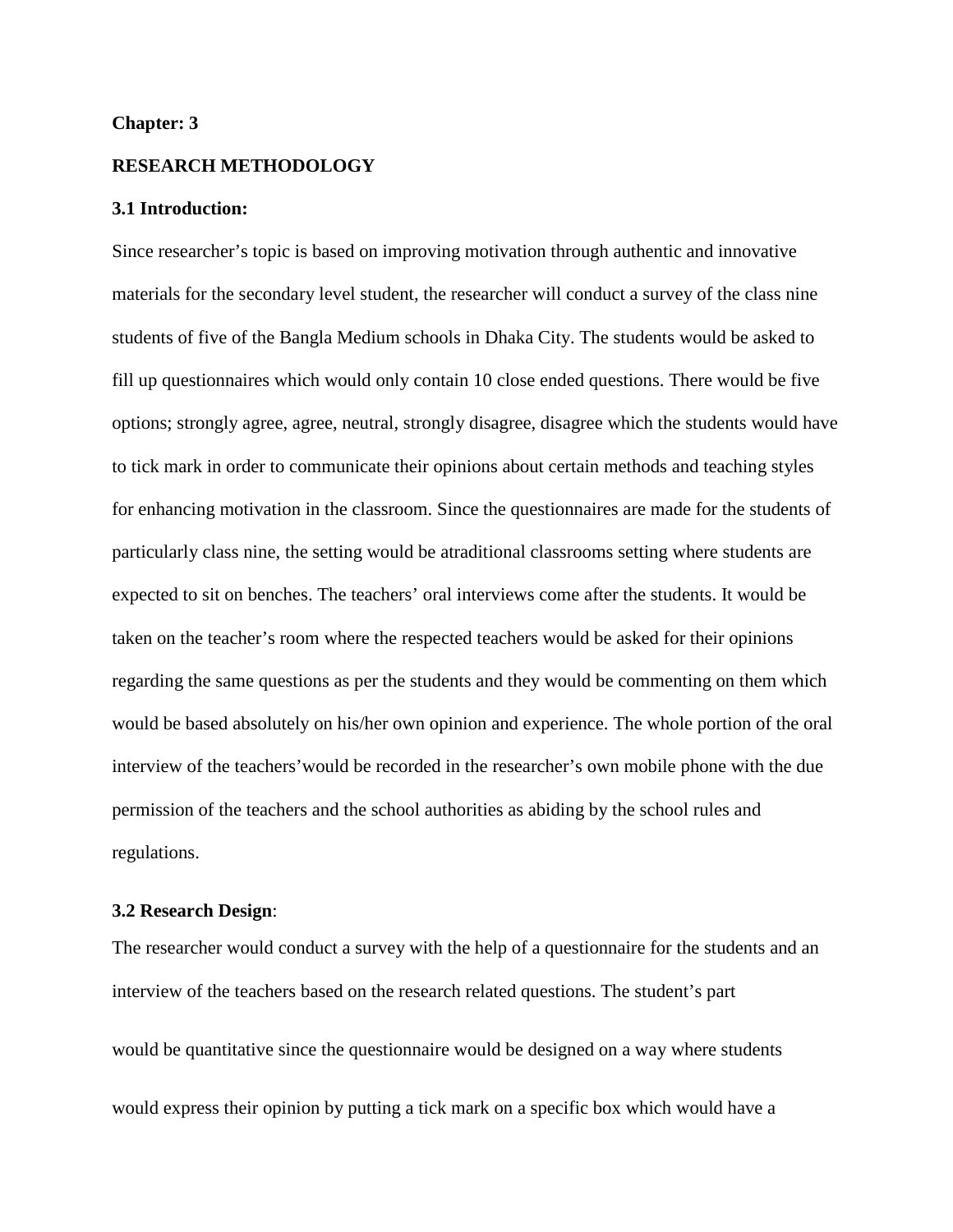criteria of ranking. In case of the teacher's portion, it would be qualitative since different teachers' opinion from different schools would be discussed and evaluated. It would be further seen if any qualitative improvements can be made and would be kept as a guideline for those who are going to work next on providing more improved English teaching materials for the class nine students ofBangla Medium where less work has been made. As per the researcher's thesis topic, the researcher would be conducting his survey in some of theBangla Medium schools which includes students of particularly class nine.

## **3.3 Theoretical Framework:**

Since motivation of English teaching materials is the central topic of the research, the importance of Cooperative Learning (CL) is inevitable in this research. "CL is a highly effective intervention , superior to most traditional forms of instruction in terms of producing gains and student achievement, high order thinking, positive attitudes towards learning, increased motivation, THE INFLUENCE OF TEACHING MATERIALS ON THE PROCESS MOTIVATION IN SECONDARY LEVEL 26

better student-teacher and student-student relationships accompanied by more interpersonal skills, and higher self-esteem on the part of the students" (p.482). Whenever, there is cooperation between students and students-teachers, then both the individual and group motivation would be naturally higher. This would ultimately lead to faster yeteffective language learning amongst the Bangla Medium students, for whom English is a second language (L2).

#### **3.4 Sampling:**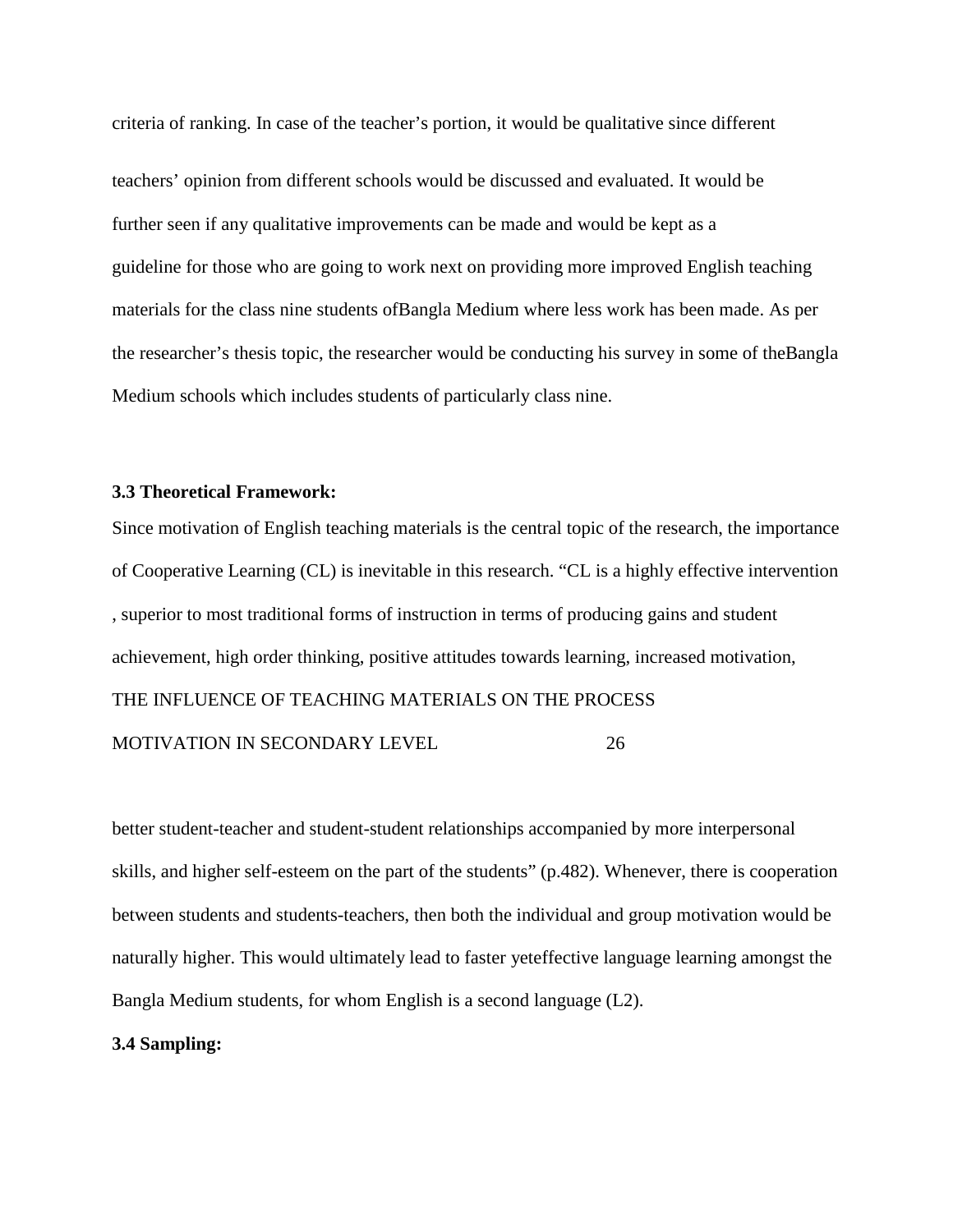The research that the researcher is doing is mainly done in order to conduct a survey on how to effectively include elements of motivation into the English teaching materials. The researcher would conduct a survey in five of the renowned most Bangla Medium schools where both the students andthe respected teachers would participate on two different timings. The students have to fill up a questionnaire including ten close ended questions. The questions for teacher's oral interview remain the same. The students' questionnaire evaluation would be quantitative and teachers would be qualitative and they would be assessed accordingly. Since, the students' survey questionnaire would be held on a traditional classroom setting,the materials would include awhiteboard, duster, table, chairs, and white paper for students' questionnaire and a pen for each of the student present. However, the teacher's interviewee would be held on a teacher's room, where the materials would include a table, some chairs, a pen in case the teachers. Since the survey deals with school students, the schools would be having a traditional

### **3.5 Setting:**

classroom setting with a table, chairs or benches and a blackboard. The student questionnaires would be taken in a classroom. Therefore, the setting would be a formal setting. In case of the teachers' interview, it would have to be carried out in his office room (teachers' room) after the end of the class. It would naturally include an office room, where there would table, chairs. Formality would be the mode of interaction.

#### **3.6 Instrumentation**:

Since, questionnaires for students and question papers for teachers would be used, pen and paper are to be used. Moreover, the researcher would be recording the teacher's interview on my mobile phone, so one mobile phone would be used as an instrument.

However no video cameras would be required since only audio recording would fulfill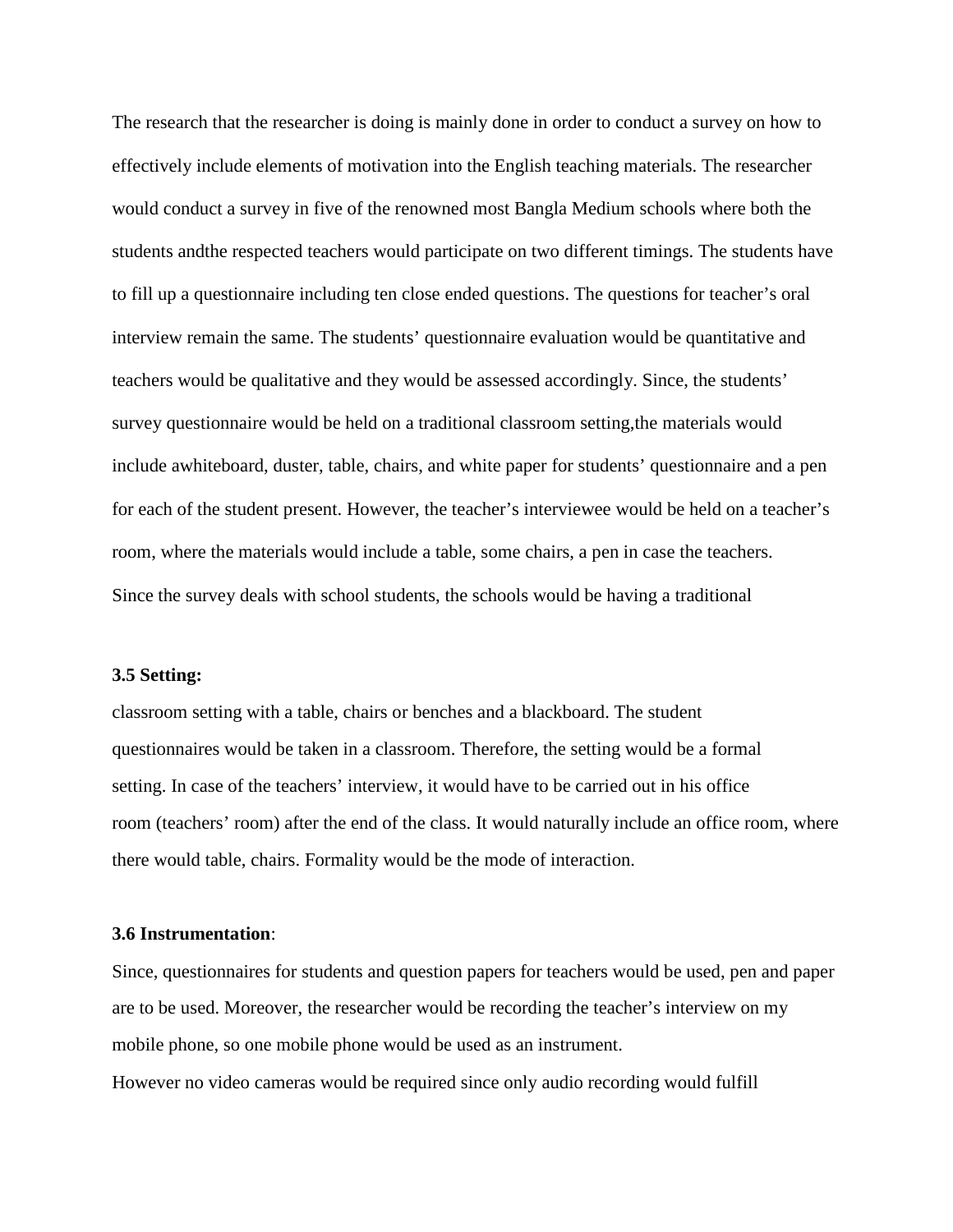the purpose of my work. Student's questionnaire questions are made in accordance with the central research questions.

## **Chapter: 4**

**Findings and Discussions**

**Section: A**

**4. 1 Findings and Discussions**

**Students Questionnaire (Class Nine Students of Five Bangla Medium)**

**Proficiency Level: Secondary Level**

**(30 students of each school with a total of 150 students as a whole)**

| <b>Number</b> | <b>Details</b>                       | <b>Strongly</b> | Agree    | <b>Neutral</b> | <b>Strongly</b> | <b>Disagree</b> |
|---------------|--------------------------------------|-----------------|----------|----------------|-----------------|-----------------|
|               |                                      | <b>Agree</b>    |          |                | <b>Disagree</b> |                 |
| 1.            | Motivation is                        | 120             | 20       | 5 students     | <b>Nil</b>      | 5               |
|               | one of the                           | students        | students | 3.33%          | <b>Nil</b>      | 3.33%           |
|               | key factors                          | 80%             | 13.3%    |                |                 |                 |
|               | for being                            |                 |          |                |                 |                 |
|               | successful in                        |                 |          |                |                 |                 |
|               | learning a                           |                 |          |                |                 |                 |
|               | second                               |                 |          |                |                 |                 |
|               | language.                            |                 |          |                |                 |                 |
|               |                                      |                 |          |                |                 |                 |
| 2.            | Motivation                           | 110             | 25       | 10             |                 | 5 students      |
|               | for learning a<br>second<br>language | students        | students | students       |                 | 3.33%           |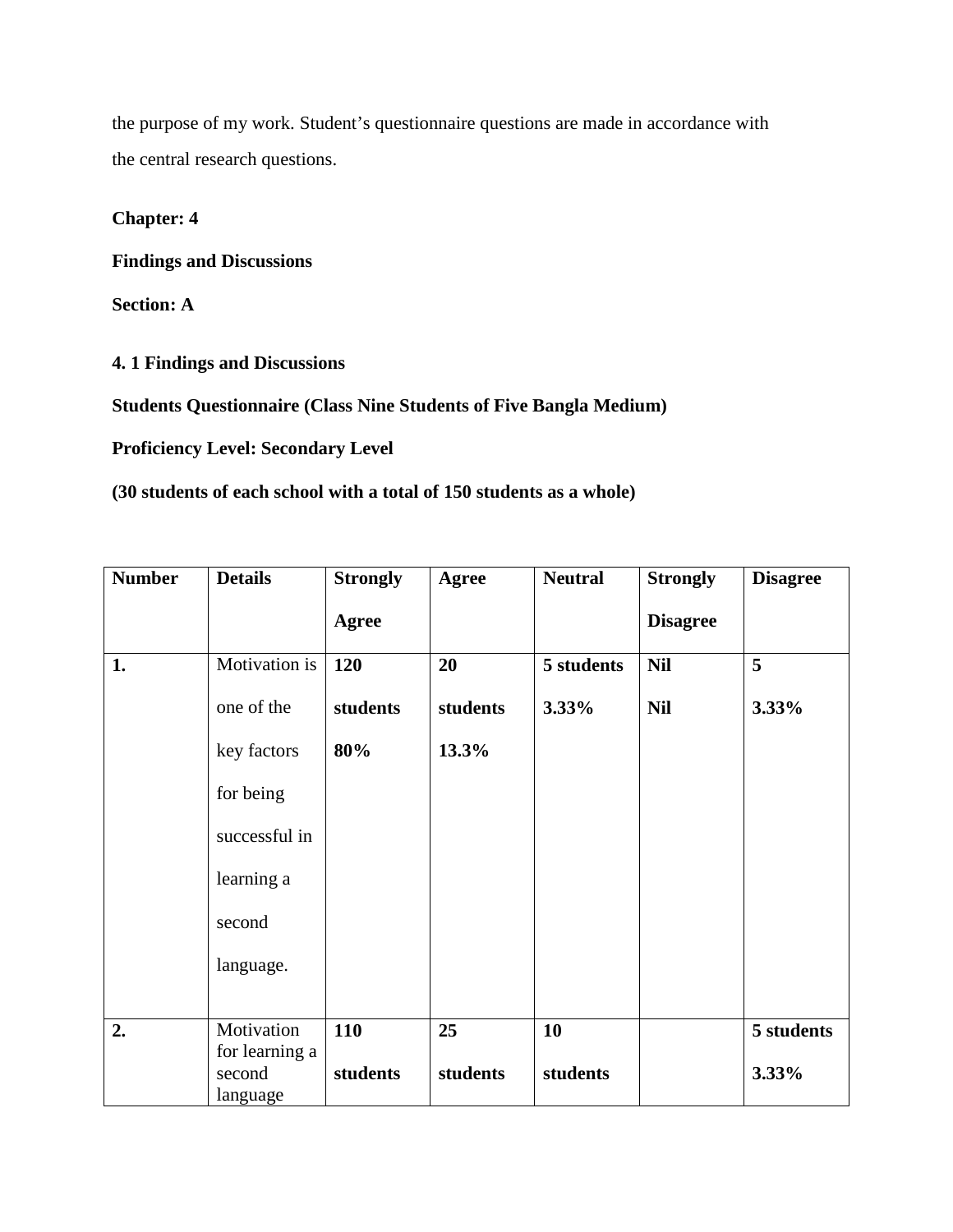|    | includes<br>motivation<br>for both<br>students and<br>teachers<br>since they                                                              | 73.3%                  | 16.7%                   | 6.7%                   |                     |                       |
|----|-------------------------------------------------------------------------------------------------------------------------------------------|------------------------|-------------------------|------------------------|---------------------|-----------------------|
|    | are<br>dependent on<br>each other.                                                                                                        |                        |                         |                        |                     |                       |
| 3. | Learning a<br>second<br>language is                                                                                                       | 90<br>students         | 20<br>students          | 10<br>students         | 5 students<br>3.33% | 15<br><b>Students</b> |
|    | mainly done<br>to secure a<br>good future.                                                                                                | 60%                    | 13.3%                   | 6.7%                   |                     | 10%                   |
| 4. | Learning a<br>second<br>language<br>becomes<br>much easier<br>when a<br>learner has a<br>personal<br>interest in<br>the language.         | 120<br>students<br>80% | 15<br>students<br>10%   | 10<br>students<br>6.7% |                     | 5 students<br>3.33%   |
| 5. | Cooperation<br>from student<br>as well as<br>teacher can<br>create the<br>required<br>motivation<br>for learning a<br>second<br>language. | 130<br>students<br>87% | 20<br>students<br>13.3% |                        |                     |                       |
| 6. | Materials                                                                                                                                 | 115                    | 15                      | 10                     | 5 students          | 5 students            |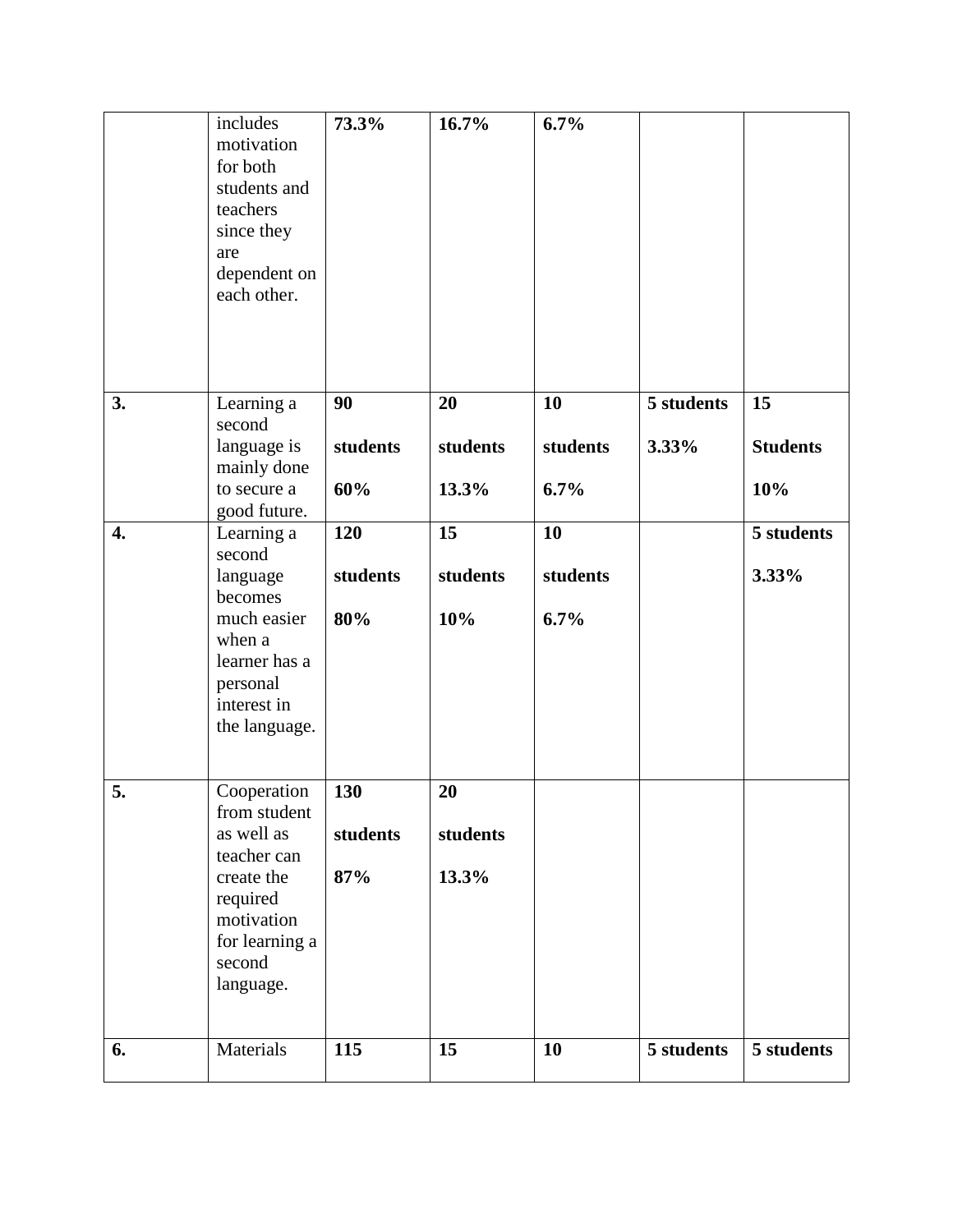|    | that are                          | students | students | students   | 3.33%      | 3.33%      |
|----|-----------------------------------|----------|----------|------------|------------|------------|
|    | dependent on                      | 76.7%    | 10%      | 6.7%       |            |            |
|    | real life                         |          |          |            |            |            |
|    | situations are                    |          |          |            |            |            |
|    | more                              |          |          |            |            |            |
|    | interesting.                      |          |          |            |            |            |
| 7. | Culture has                       | 110      | 30       | 10         |            |            |
|    | an influence<br>on<br>motivation. | students | students | students   |            |            |
|    | "Second                           | 73.3%    | 20%      | 6.7%       |            |            |
|    | language<br>teaching              |          |          |            |            |            |
|    | materials                         |          |          |            |            |            |
|    | should<br>reflect                 |          |          |            |            |            |
|    | learner's first                   |          |          |            |            |            |
|    | language in                       |          |          |            |            |            |
|    | order to                          |          |          |            |            |            |
|    | allow the L1                      |          |          |            |            |            |
|    | students to<br>make a             |          |          |            |            |            |
|    | connection                        |          |          |            |            |            |
|    | with their                        |          |          |            |            |            |
|    | first                             |          |          |            |            |            |
|    | language                          |          |          |            |            |            |
|    | culture                           |          |          |            |            |            |
|    | which would<br>ultimately         |          |          |            |            |            |
|    | lead to                           |          |          |            |            |            |
|    | enhanced                          |          |          |            |            |            |
|    | motivation".                      |          |          |            |            |            |
|    |                                   |          |          |            |            |            |
| 8. | Motivation is                     | 125      | 10       | 5 students | 5 students | 5 students |
|    | functionally                      |          |          |            |            |            |
|    | effective for                     | students | students | 3.33%      | 3.33%      | 3.33%      |
|    | both L1 and                       |          |          |            |            |            |
|    | L2 students                       | 83.3%    | 6.7%     |            |            |            |
|    | when the                          |          |          |            |            |            |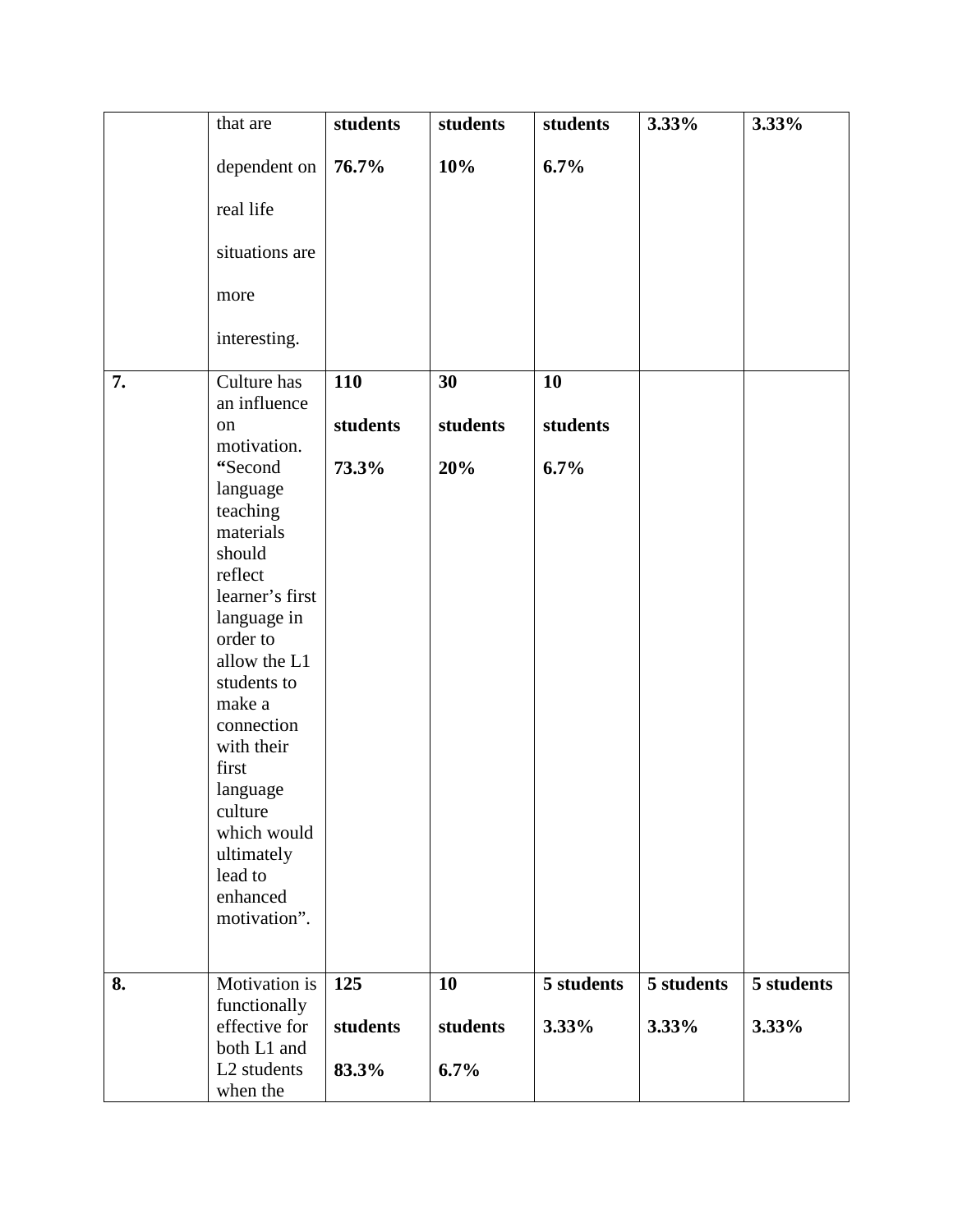|     | students'<br>needs are<br>properly                                                                                                     |                               |                       |                        |                     |
|-----|----------------------------------------------------------------------------------------------------------------------------------------|-------------------------------|-----------------------|------------------------|---------------------|
|     | addressed.                                                                                                                             |                               |                       |                        |                     |
| 9.  | Motivation<br>for second<br>language<br>teaching<br>materials                                                                          | 125<br>students<br>83.3%      | 15<br>students<br>10% | 10<br>students<br>6.7% | 5 students<br>3.33% |
|     | may not<br>follow the<br>similar level<br>of<br>difficulty<br>compared to<br>learner's first<br>language<br>learning<br>materials.     |                               |                       |                        |                     |
| 10. | Language<br>teaching<br>material<br>planners<br>should take<br>into<br>consideration<br>the<br>individual<br>learners'<br>differences. | <b>130</b><br>students<br>87% | 15<br>students<br>10% | 5 students<br>3.33%    |                     |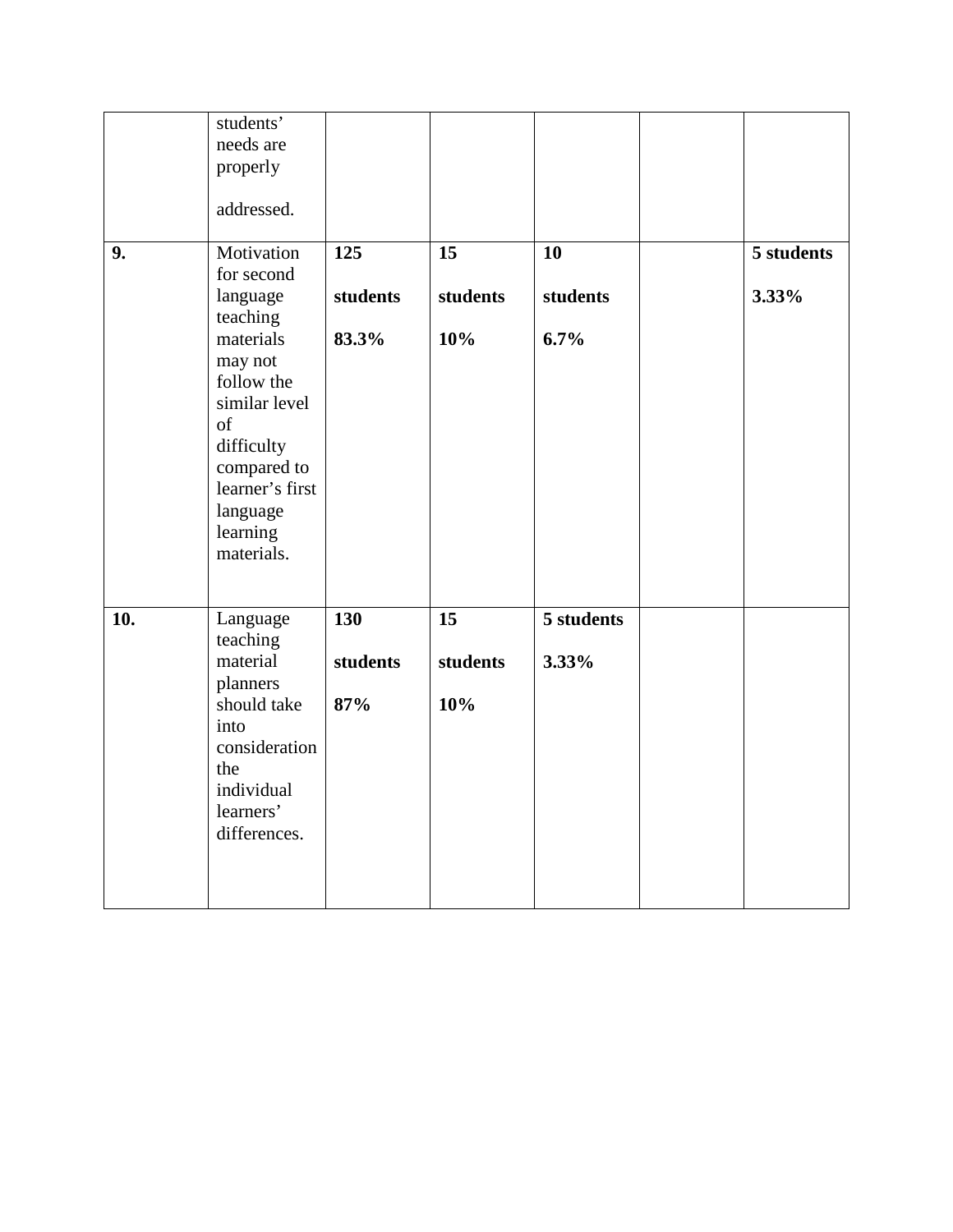1). In case of Question no 1, 120 students (80 %) strongly agree, 20 students

13.3% agree, 5 students (3.33%) remain neutral, 0 students (0%) students strongly disagree and 5 students (3.33%) disagree about the fact that motivation is one of the key factor for being successful in a second language classroom.

2). In case of Question no 2, 110 students (73.3%) students strongly agrees, 25 students agrees (16.7 %). 10 students remain neutral, 0 students (0%) strongly disagree, and 5 students (3.33) disagrees about the fact that actual motivation refers to a situation where students as well the teachers are motivated.

3). In case of Question no 3, 90 students (60 %) students strongly agrees, 20 students (13.3%) agree, 10 students (6.7 %) students remain neutral, 5 students (3.33%) strongly disagree, 15 students disagree about the fact that learning a second language is mainly done in order to secure a good job.

4). In case of Question no 4, 120 students (80%) strongly agrees, 15 students (10%) agrees, 10 students (6.7 %) students remain neutral, 0 students (0%) strongly disagree, and 5 students (3.33) disagree about the fact that second language learning becomes much easier when there is a personal interest. Majority of the students, 135 students about (90%) agrees with the fact. 5). In case of Question no 5, 130 (87 %) student strongly agree, 20 students (13.3%) agree with the fact cooperation from the student and the teacher can create the motivation required in a second language classroom. Majority about 150 students (100%) agree with the fact that students and teachers needs to work hand in hand for creating the atmosphere of motivation in a second language classroom.

6).In case of Question no 6, 115 (76.7 %)students strongly agree, 15 students (10%) students agree, 10 students (6.7%) remain neutral, 5 (3.33%) studentsstrongly disagrees, , 5 (3.33%)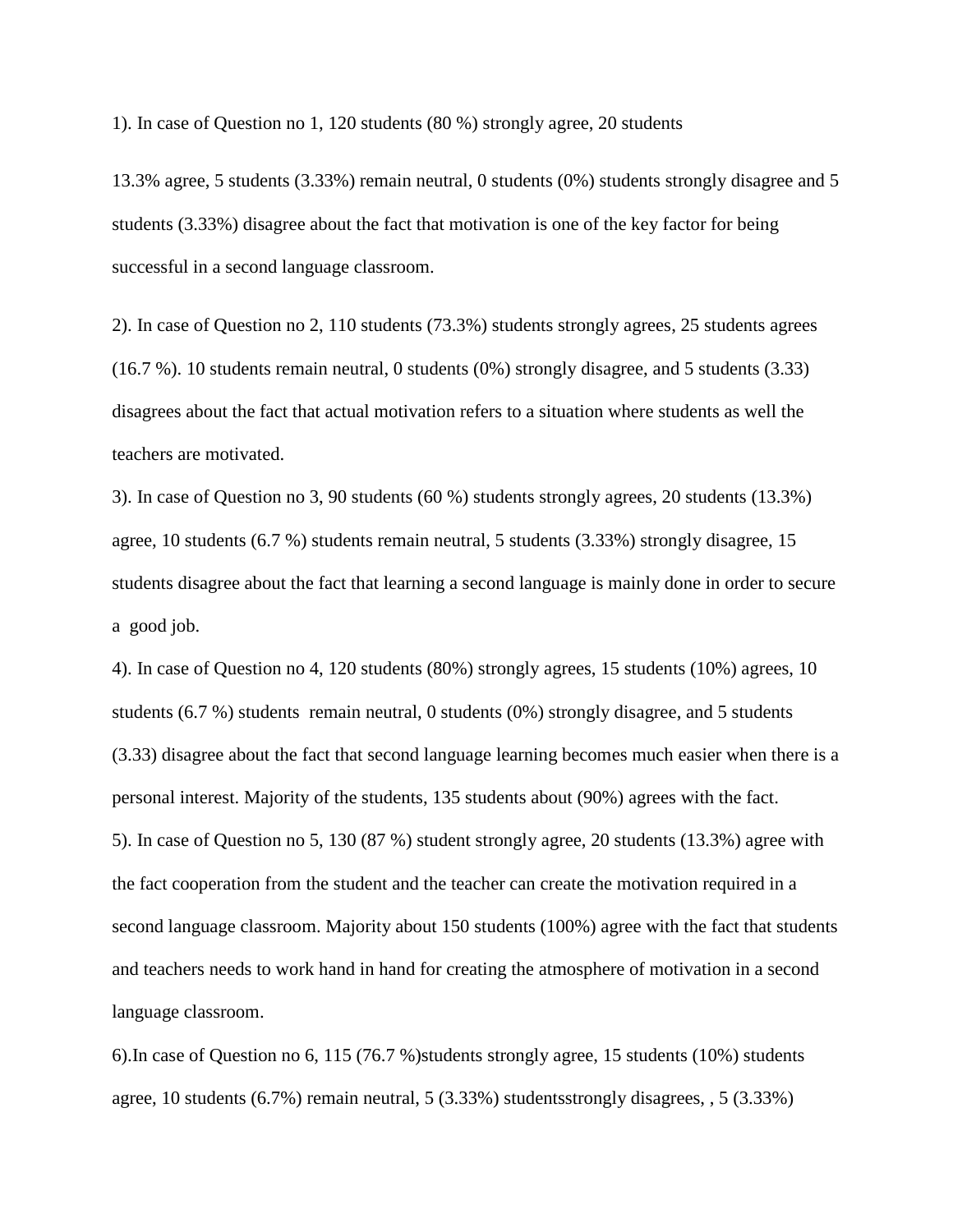students disagrees on the fact that materials based on real life becomes important to learners of English as second language. Majority of the students (about 130 students, 86.7%) agree with the fact that real life materials make the lesson more interesting.

7). In case of Question no 7, 110 (73.3%) students strongly agrees, 30 students (20%) agree, 10 (6.7%) students remain neutral about the fact that culture has an influence on motivating the students of English as second language learners. Majority (about 140 students, 83.3%) of the students are supporting the notion that culture influences L2 motivation.

8).In case of Question no 8, 125 (83.3%) students strongly agree, 10 (6.7) students agree, 5 (3.33) students remain neutral, 5 (3.33%) students strongly disagrees,5 (3.33%) students disagrees with the fact that students' need are to be properly addressed in case of both L1 and L2 students.

9).In case of Question no 9, 125 (83.3%) students strongly agree, 15 (10%) students agree, 0 students (0%) students strongly disagree, , 5 (3.33%) students disagrees about the fact that motivation of materials of second language (L2) may not be similar in terms of difficulty when compared to first language (L1).

10). In case of Question no 10,130 (87%) students strongly agree, 15 (10%) students agree, 5(3.33%) remain neutral about the fact that individual learner differences needs to be considered during the material preparing time.Majority of the students, 145 students, (97%) of the students' belief that, in order to retain motivation in the classroom, individual learner differences are to be taken into consideration during the preparation of English language teaching materials.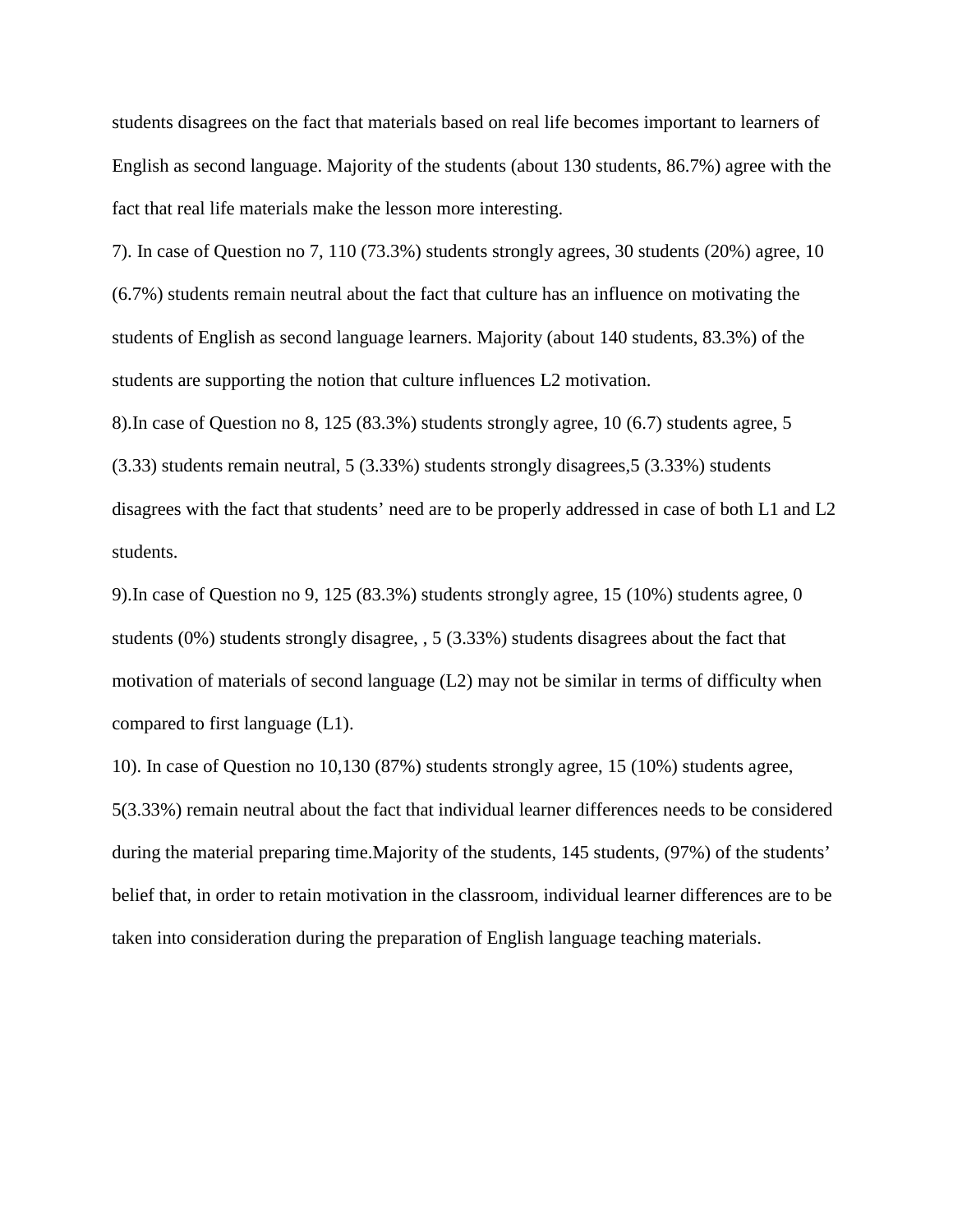#### **4. 2 Section: B**

#### **Teacher's Oral Interview Evaluation (Two English language teachers per school):**

1). Two of the teachers agreed that motivation is one of the major factors behind second language acquisition. They said motivation also depends on age. Class nine students of Bangla Medium schools are motivated when they are provided with interesting and real life based materials in the classroom.

2). Both of the teachers agreed with the fact that actual motivation means motivation for both the students and the teachers.If a language teacher is not motivated, students would not have confidence on him and thus there is an immediate communication breakdown between the students and the teachers.

3). One of the teachers has agreed and the other teacher disagreed with the fact that learning a second language is mainly done to secure a good future.The teacher, who agreed, mentions that language learning would help learners to develop the literacy skills.Teacher, who disagreed, Mentioned that some students develop a personal interest in the target language learning and hence take it as their preferred subject in their building of their individual careers.

4).Both of the teachers agrees thatsecond language learning would be much easier if a learner has a personal interest. They mentioned that it is human psychology to carry out a work, especially when it is an English language classroom where an individual has a personal interest.

5). Both of the teachers strongly agreed that cooperation is a two way game – that means cooperation is from the teacher and the student. One of the teacher mentioned that the teacher should have a charismatic personality, less of a teacher, but more of a facilitator who would promote cooperation and help in order to guide students in the right most manner in classroom activities.Hence, when the students perceive their teachers as facilitators they would make an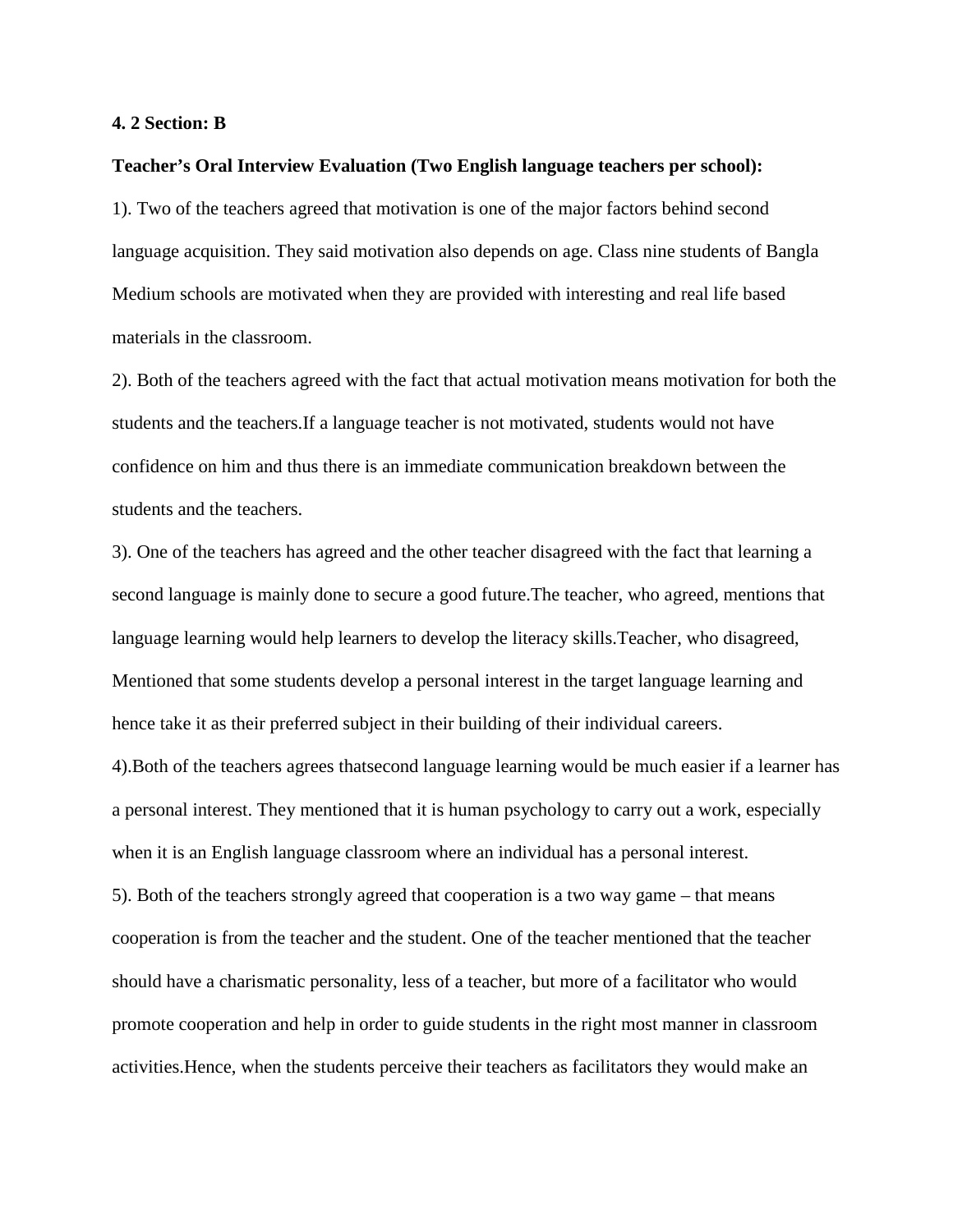effort to make themselves comfortable with the teacher. Hence, this would create an effective rapport between the teachers and the students which would make the overall process of the language learning more dynamic and productive at the same time.

Another teacher mentioned that the teacher should have to be cooperative to the level it is needed. By this, he tried to mean that teachers need to be cooperative and have the charisma to maintain class at the same time or else the previous would not be effective at all if the language teacher becomes over friendly at times with students. Hence he mentions that a fine balance should be made to make the best out of the cooperative learning method in the English language classroom. Thus, he concludes the teachers' role would play a more important role than their students in this context as students are usually expected to behave the way the teachers maintains their classes.

6). Both of the teachers agrees with the fact that materials based on real life situation are more interesting.When students can relate with the real life materials, it becomes more interesting. 7). Both of the teachers agrees that culture has an influence on language.However, they varied in their opinions.One of the teacher, he mentioned that learners becomes motivated when the materials of the second language reflects the materials of the first language.Another teacher, he mentioned that the second language should be taught based on materials on that language so that students can also have a hold of the target culture which will ultimately to learn the language. 8). One of the teacher agreed and the other teacher disagreed with the fact motivation is functionally effective for both L1 and L2 students.The teacher, who agreed, mentioned it is important to identify students' major needs in order to motivate them in English as a second language classroom. Hence, it is the role of the teacher to identify those areas and provide emphasis on those areas of language learning. Another teacher, who disagreed, mentioned that it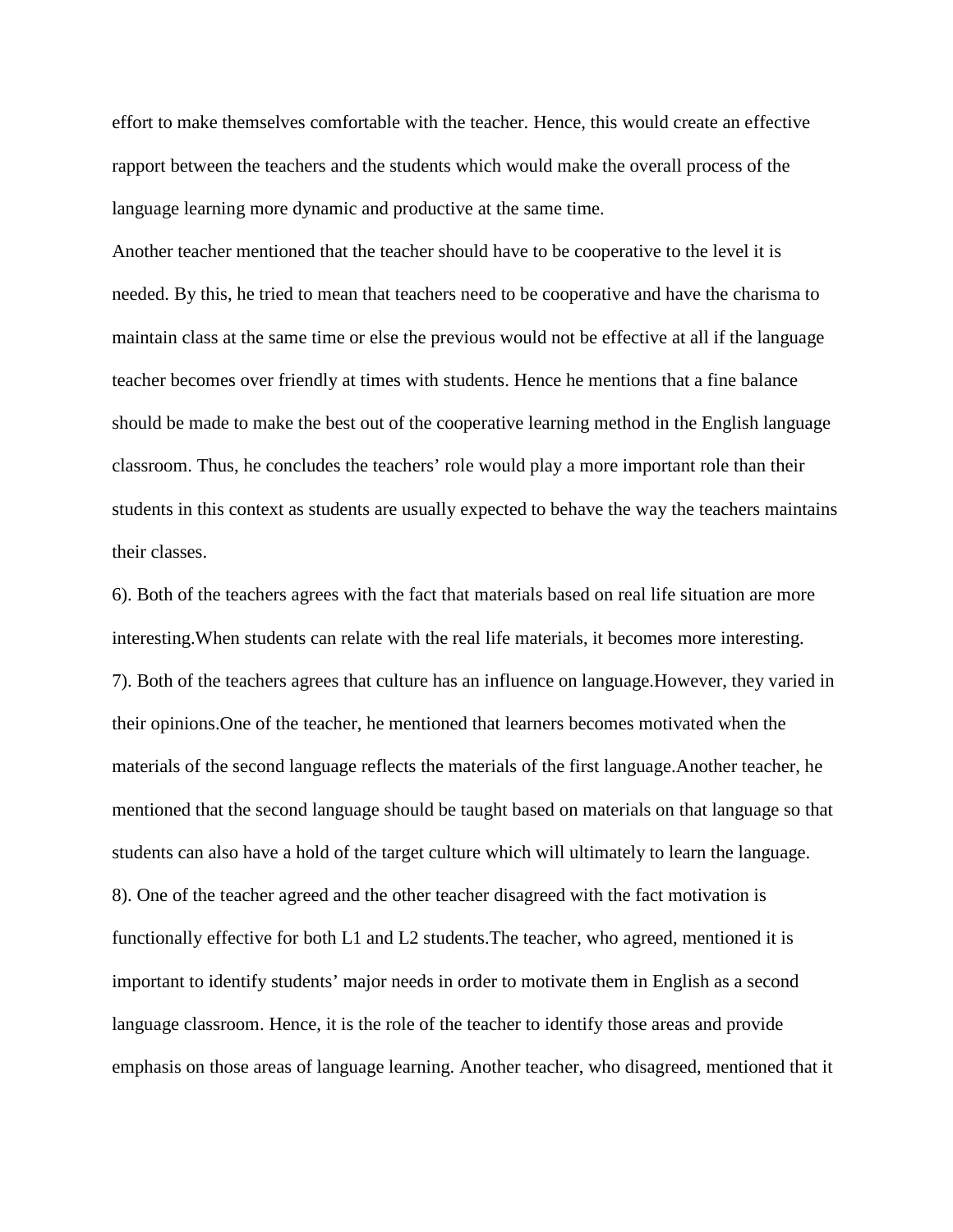is not possible to carry out an individual need analysis for each and every student in the class, especially when it is alarge classroom. He mentioned that it would unnecessarily take more time, effort which may not be that productive. However, this teacher has suggested that the English language material planning body to focus deeply on individual learner differences while preparing the different sections of the chapter. He thinks that it can be very effective for the students and the teachers as well. It would be effective for the teachers as teachers can then focus on the teaching, if not finding out different type of supplementary materials for the chapter they are teaching.

9). Both of the teachers agreed with the fact that difficulty level of second language learning would be higher than first language learning materials. When the language has widespread differences, the materials of the first language would be naturally more difficult than the second language.

10). Both of the teachers strongly agrees with the fact that individual learner differences are to be taken into consideration. They have explained that different learners have different abilities and they learn accordingly.Hence, material planners should prepare the materials keeping the individual learner differences in their minds or else biasedness towards a group would be problematic and hamper the overall process of learning language.

#### **Chapter: 5**

#### **(Conclusion)**

#### **5.0 Conclusion**

Dornyei illustrates the fact that L2 motivation research has not placed enough concentration on how to motivate students. Hence, the researcher's interest was to work in order to improve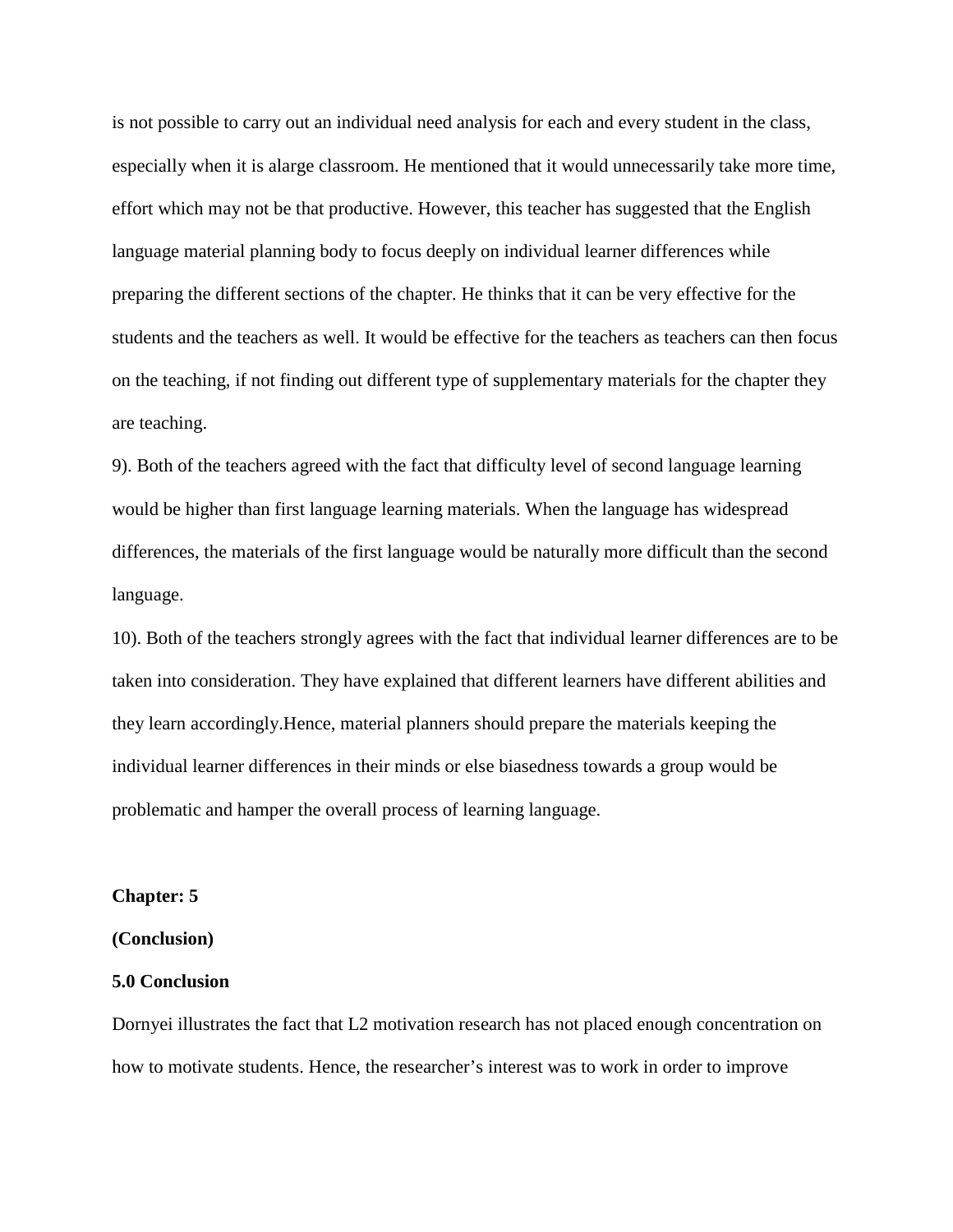students English teaching materials and in classroom motivation at the same time. The students' questionnaire surveys are opinions of five of the important Bangla Medium schools of Dhaka City. Ten teachers' expertise suggestions, from the oral interview are also there to provide a practical outcome of enhancement of motivation of the target language (L2) where English is taught as a second language and only language spoken where English is spoken is in English spoken.

#### **5.1Contribution of the research:**

The research of the students' survey questionnaires and teacher's oral interviews would let the English language planning authority if properly published and advertised that certain areas of themotivational framework of the target language (L2) needs to be brushed up and some parts requires change to reap out the maximum output of motivation from the minimum input.As a result, this research would be able to provide learners with most modern, effective and research based materials on English language teaching materials which would minimize the effort, cost and unnecessary time ofthe English language teaching material preparing members of the country and also facilitate the other English language teaching material planners of the world.

#### **5.3 Practical Implications:**

The result of the students' surveys and teachers' oral interviews would enable the English language teaching material preparing body to be more careful about selection and adaptation of the English language teaching materials. Moreover, this research can be very effective for teachers as it provides certain classroom situations of some problems regarding motivation and also has the solution for most of the problems. Henceforth, this research would be dynamic for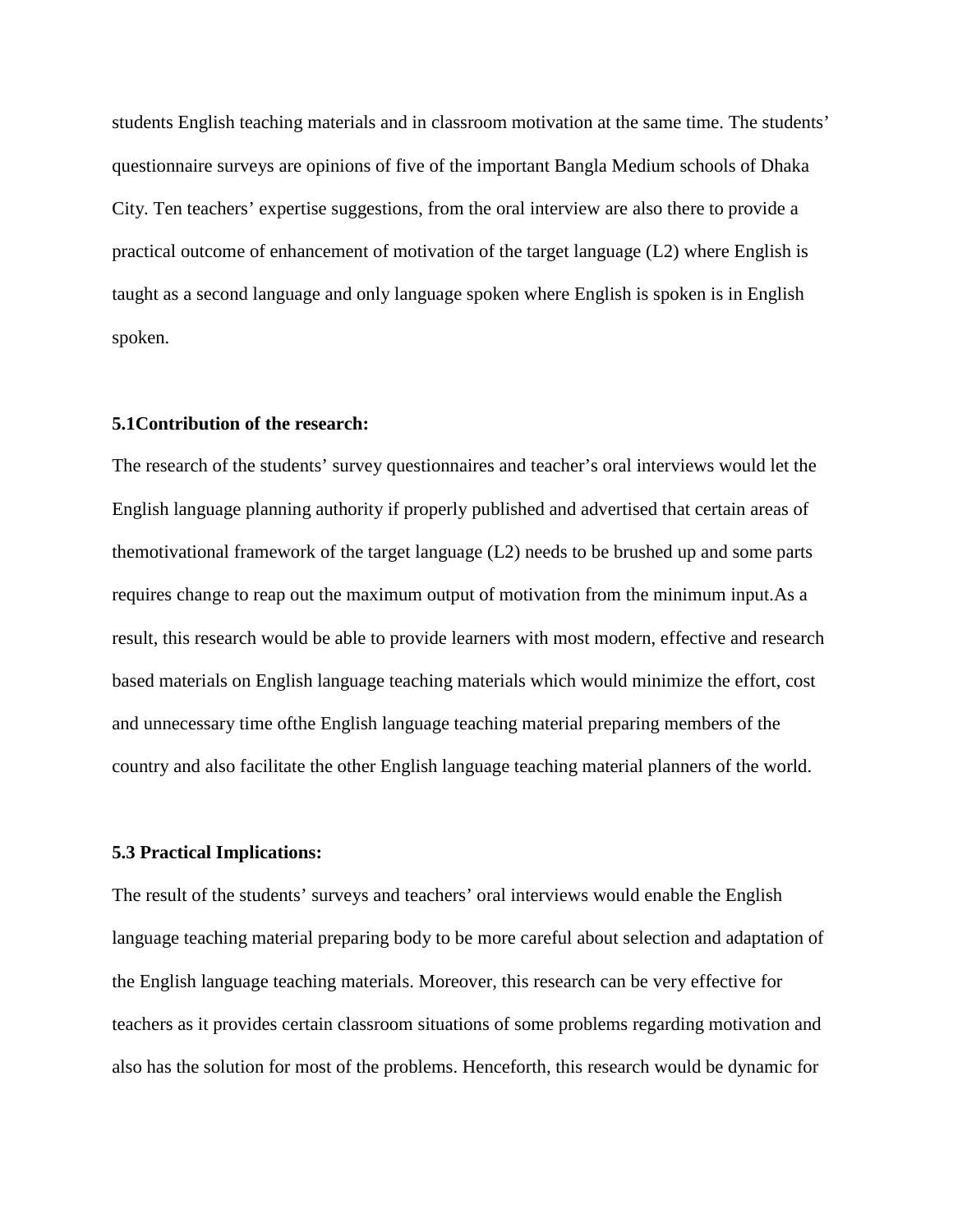teachers, if they can incorporate positive learning environment and use of distinctive instruction based on specific subject matter. This would eventually fulfill the whole purpose of learning English as a second language. Hence the traditional idea of learning English as a second language would be considered as a simple thought processes communication in an another language and not a matter of concern and stress anymore for both the students and the teachers.

#### **5.4 Recommendations:**

After having field experiences from students and teachers' survey and reading several literature reviews, the researcher has come to the point that he would recommend that English teaching materials should be based on authentic and simple yet fulfilling the criterion of different type of tasks in order to fulfill the needs of the students with different abilities. In addition, different kindsof tasks are to be included to fulfill the needs of the students of different abilities.In addition, cooperation within the students of an English learning classroom and cooperation between students and teachers on a naturalistic setting would ease the tension and empower the learning as a whole. It would ultimately lead to a fruitful and positive attitude amongst the student. Hence it is very natural for students undergoing a motivated environment to produce significantly remarkable results in the language learning classroom.Furthermore, the researcher would highly recommend the interested future researchers to include sample from both urban and rural areas, apart from Dhaka City as there are many different cities and rural areas apart from Dhaka City where research barely takes place due to lack oftransportation and time concern. Moreover, the language teachers teaching the target language can be brought under one roof through various workshops and training facilities on a monthly basis. This would allow them to interact and share with one another; learn from one another about each other's language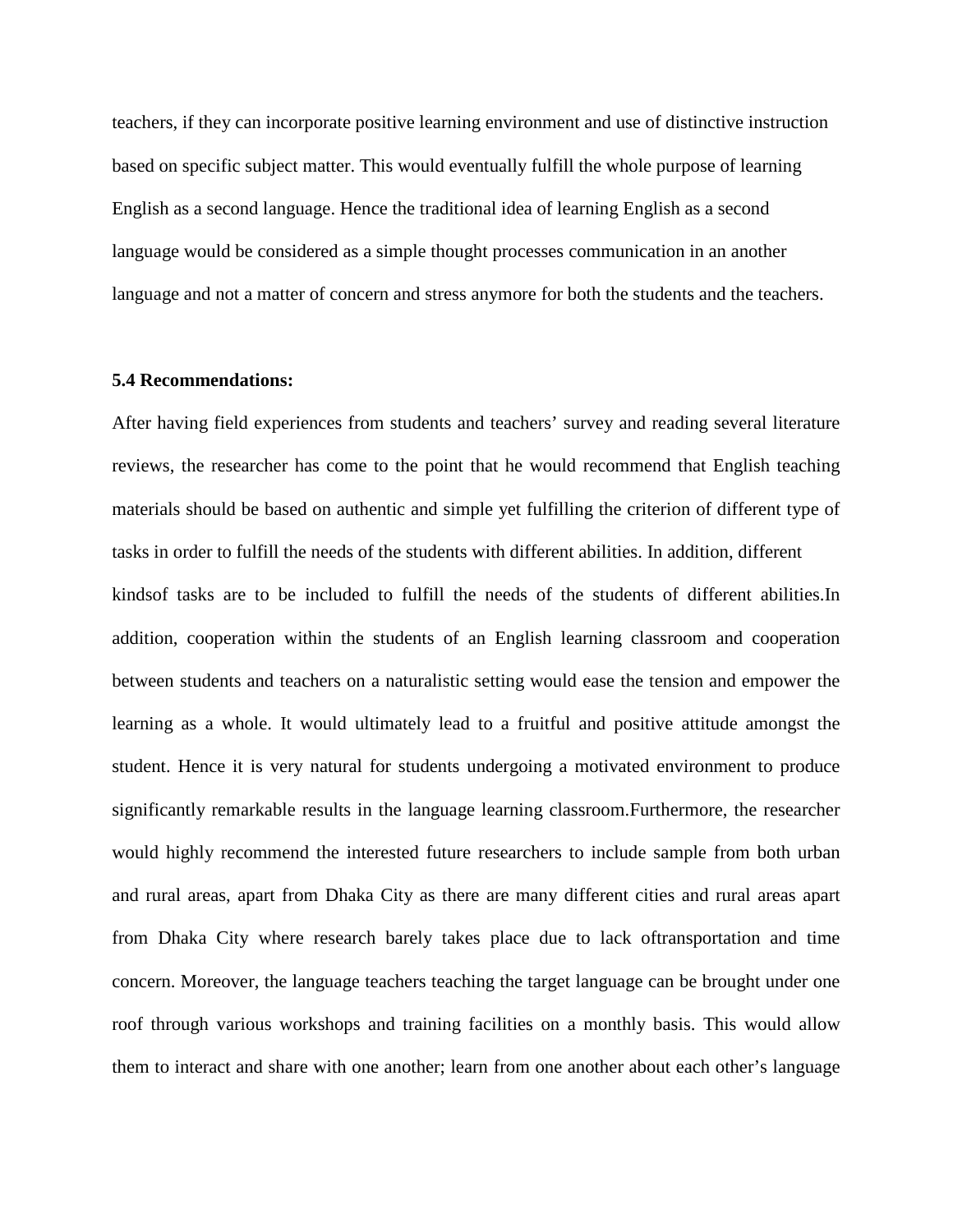materials and in class motivational techniques that would include motivating their students in a cooperative environment.

### **5.5 Further Studies:**

The motivational study carried out by the researcher mainly focuses on reading. However, motivation does not only include one language area that is reading in our case. It rather includes four of the literacy skills which include reading, writing, listening and some speaking tasks. Given the fact that the Bangla Medium schools do not have any such facilitates for listening and speaking, these two areas also play a vital role in motivating learners of English as second language. Motivation is the driving force for learning a language apart from the mother language. Henceforth, the teaching practitioners' along with the Government officials from the Education Ministry would have to come up with the first step that is they have to ensure that English teaching materials are prepared after a thorough assessment is done by a group of teaching experts, keeping in mind the proficiency level, age, cultural differences and last but not the least the fact that English is a second language for them. It has to be kept in mind thatthe language learning materials should match with the students' proficiency level, age, maturity, individual learner differences and no cultural differences would be evident for the greater good. Moreover, the materials should be authentic, updated, interesting and include varieties of tasks tomotivate the students in the best possible way. Given the fact that the students would be learning a new and different language from their own, these motivational measures can change the perceived notion of the language learning process from negative to positive. As a result, worry and fear of learning the target language, English as L2 would remain a myth for the current and future learners of English as second language.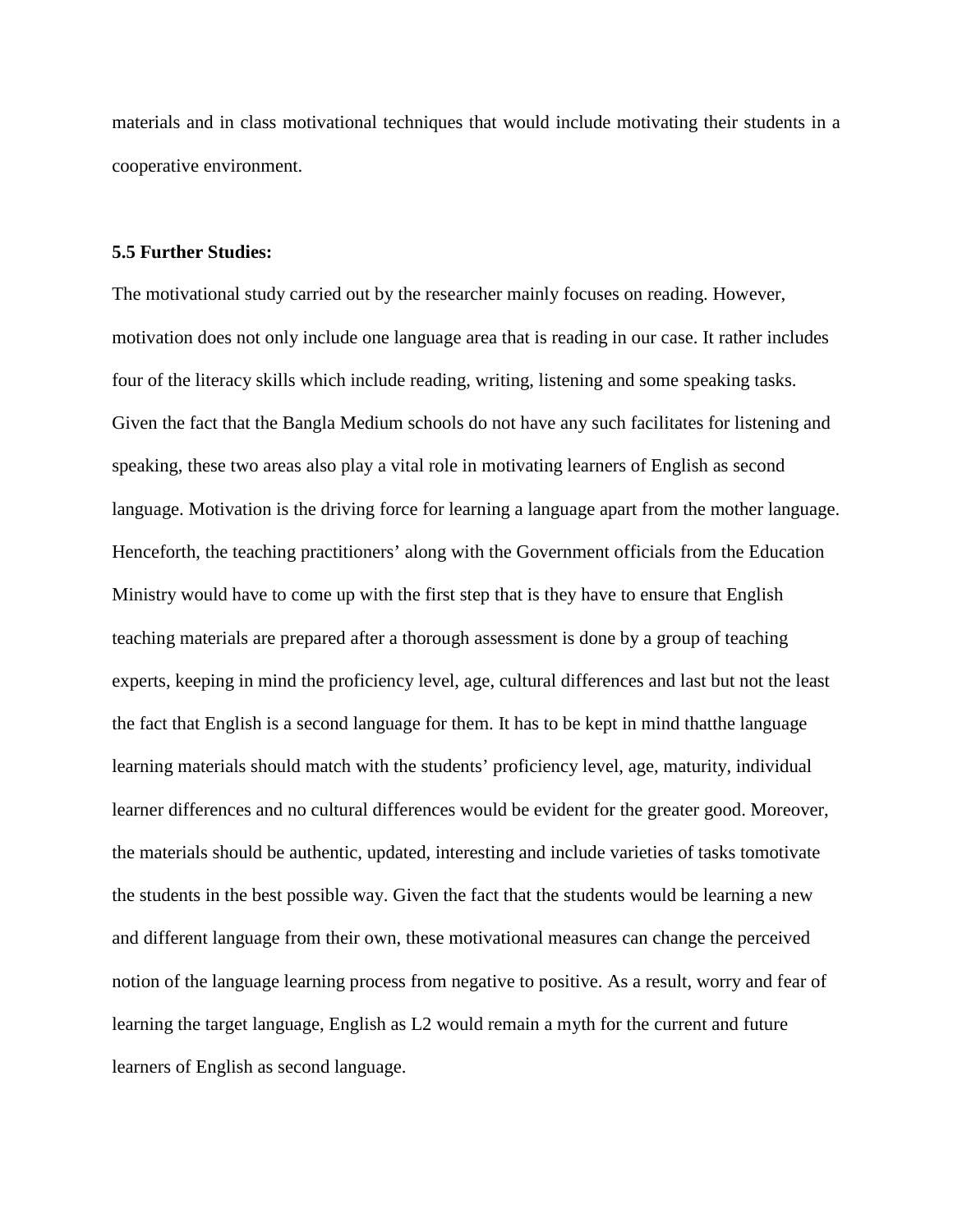#### References

Brown, H.B. (1994). *Principles of Language Learning and Teaching*. New Jersey: Tina Carver. Crystal, D. (2003). *English as a Global Language*. New York: Cambridge University Press. Dornyei, Z. (1997). Psychological Processes in Cooperative Language Learning: Group Dynamics and Motivation.*Learning Languages and Preparing Language Teachers.*81, 482-491.

Dornyei, Z. (1994). Motivation and Motivating in the Foreign Language Classroom.*The Modern Language Journal*, 78, 273-284.

Elis, R. (1985). *Understanding Second Language Acquisition*.Oxford : Oxford University Press. Freeman, D, 2000. *Techniques and Principles in Language Teaching*. New Delhi: Oxford University Press.

Guilloteaux, M, J., &Dörnyei, Z. (2008).Motivating Language Learners: A Classroom-Oriented Investigation of the Effects ofMotivational Strategies on Student Motivation.

*The Journal of Educational Research*, 42, 55-57.

Harmer, J. (2001).The Practice of English Language Teaching.

LightBown, P.M., &Spada, N. (2006).*How Languages are Learned*.Oxford: Oxford University Press.

Milligan, J, P. (1942). Motivation of English Expression.*The Elementary English Review*, 19, 5- Noels, K, A., Clément, R & Pelletier, L,G. (1999). *The Modern Language Journal*, 83, 23-34. Nun, M. (2008).Motivation and Belief Associated with Japanese Language Proficiency in SocioculturalPerspective.*Japanese Language and Literature*, 42, 471-494.

Phillipson, R. (1992). *Linguistic Imperialism*. Oxford: Oxford University Press.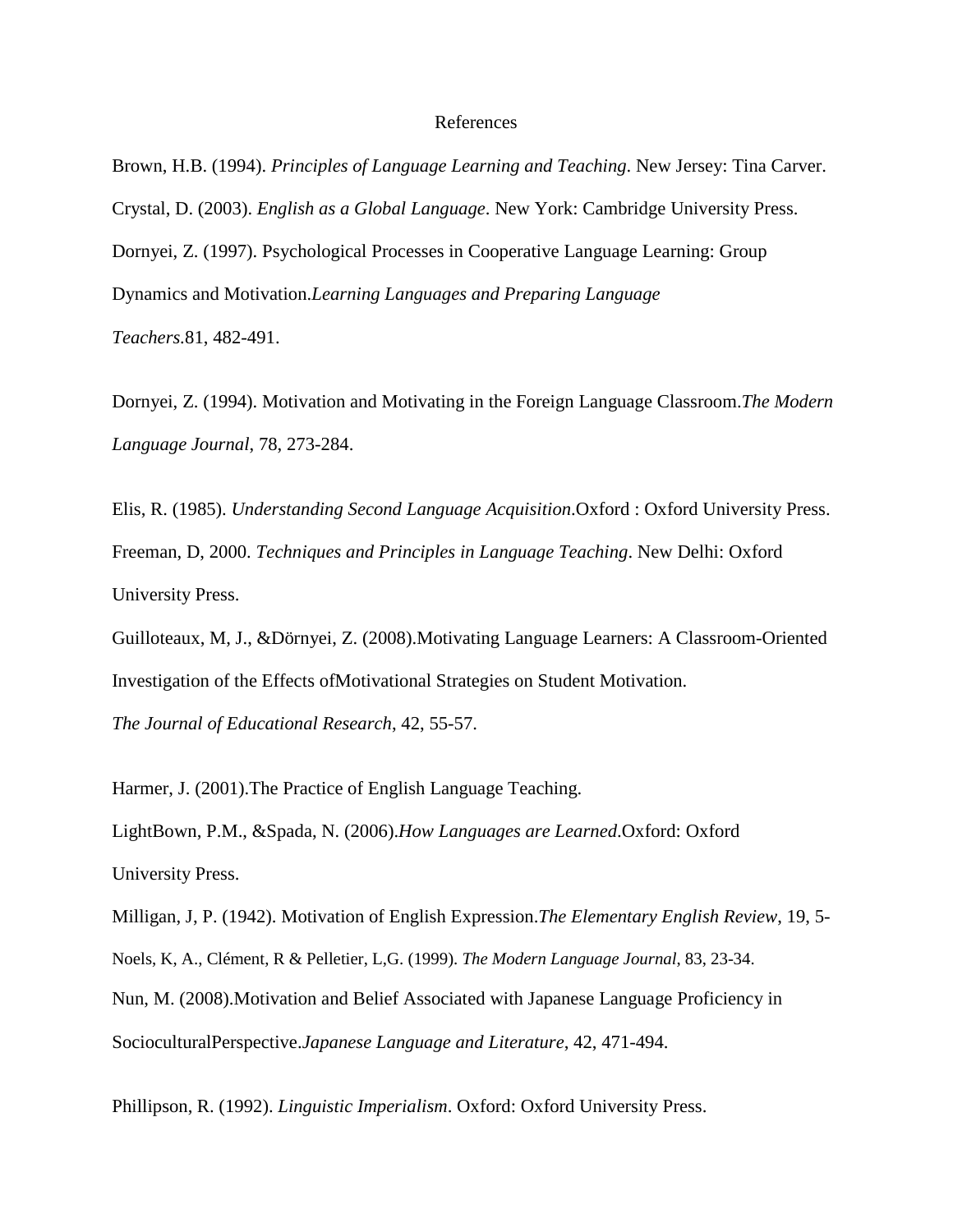Scrivener, J. (1994). Learning Teaching: A guidebook for English language teachers. Macmillan. Unrau, N., &Schlackman,J. (2006). Motivation and Its Relationship with Reading Achievement in an Urban Middle School. *The Journal of Educational Research,* 100, 81-101.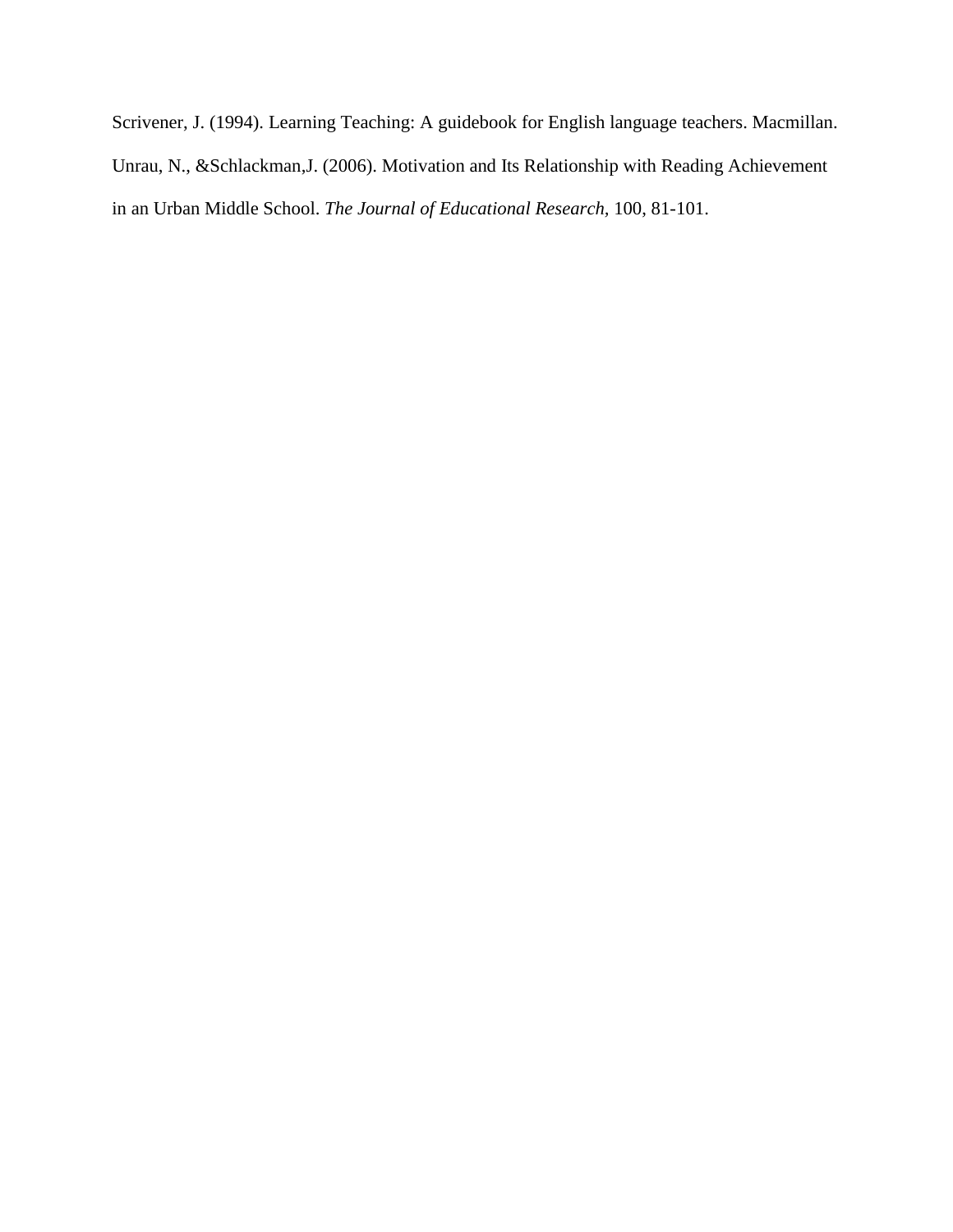**Appendix (I)**

**Students Questionnaire (Class Nine Students of Five Bangla Medium Schools)**

**Proficiency Level: Secondary Level**

**(30 students of each school with a total of 150 students as a whole)**

| <b>Number</b> | <b>Details</b>                                                                 | <b>Strongly</b> | Agree          | <b>Neutral</b> | <b>Strongly</b> | <b>Disagree</b>     |
|---------------|--------------------------------------------------------------------------------|-----------------|----------------|----------------|-----------------|---------------------|
|               |                                                                                | Agree           |                |                | <b>Disagree</b> |                     |
| 1.            | Motivation is one                                                              | 120             | 20             | 5 students     | <b>Nil</b>      | 5                   |
|               | of the important                                                               | students        | students       | 3.33%          | <b>Nil</b>      | 3.33%               |
|               | (key) factors for                                                              | 80%             | 13.3%          |                |                 |                     |
|               | being successful                                                               |                 |                |                |                 |                     |
|               | in learning a                                                                  |                 |                |                |                 |                     |
|               | second                                                                         |                 |                |                |                 |                     |
|               | language.                                                                      |                 |                |                |                 |                     |
|               |                                                                                |                 |                |                |                 |                     |
| 2.            | Motivationfor<br>learning a second<br>language includes<br>motivation for      | 110<br>students | 25<br>students | 10<br>students |                 | 5 students<br>3.33% |
|               | both students and<br>teachers<br>since they are<br>dependent on each<br>other. | 73.3%           | 16.7%          | 6.7%           |                 |                     |
| 3.            | Learning a second                                                              | 90              | 20             | 10             | 5 students      | 15                  |
|               | language is mainly<br>done to secure a<br>good future.                         | students        | students       | students       | 3.33%           | <b>Students</b>     |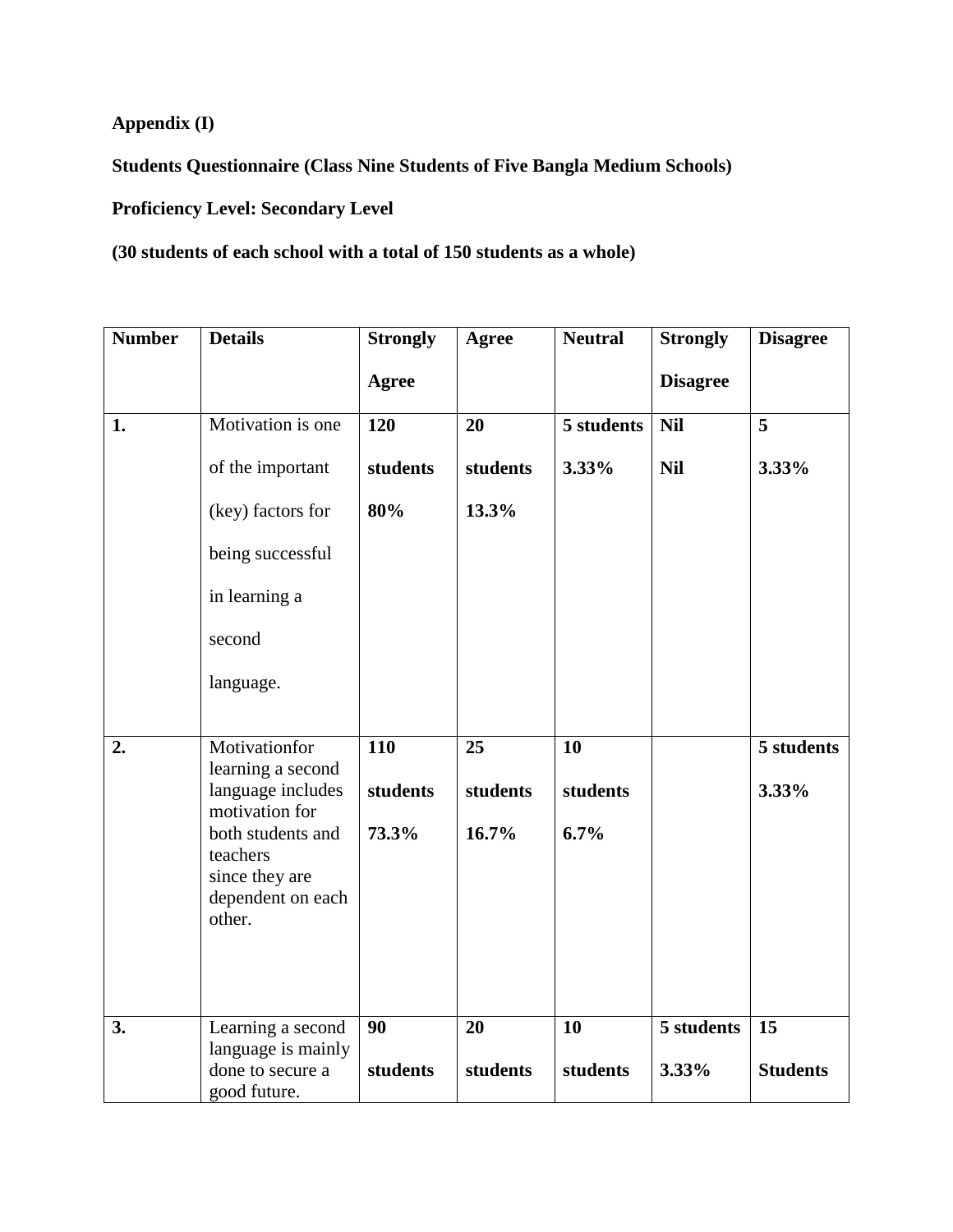|                  |                                                                                                                                                                                                                                                                                                                   | 60%                      | 13.3%                   | 6.7%                      |                     | 10%                 |
|------------------|-------------------------------------------------------------------------------------------------------------------------------------------------------------------------------------------------------------------------------------------------------------------------------------------------------------------|--------------------------|-------------------------|---------------------------|---------------------|---------------------|
| $\overline{4}$ . | Learning a second<br>language becomes<br>much easier when<br>a learner has a<br>personal interest<br>in<br>the language.                                                                                                                                                                                          | 120<br>students<br>80%   | 15<br>students<br>10%   | 10<br>students<br>$6.7\%$ |                     | 5 students<br>3.33% |
| 5.               | Cooperation from<br>student as well as<br>teacher can create<br>the required<br>motivation for<br>learning a<br>second language.                                                                                                                                                                                  | 130<br>students<br>87%   | 20<br>students<br>13.3% |                           |                     |                     |
| 6.               | Materials that are<br>dependent on real<br>life situations are<br>more interesting.                                                                                                                                                                                                                               | 115<br>students<br>76.7% | 15<br>students<br>10%   | 10<br>students<br>6.7%    | 5 students<br>3.33% | 5 students<br>3.33% |
| 7.               | Culture has an<br>influence on<br>motivation.<br>"Second language<br>teaching materials<br>should reflect<br>learner's first<br>language in order<br>to allow the L1<br>students to make a<br>connection with<br>their first<br>language culture<br>which would<br>ultimately lead to<br>enhanced<br>motivation". | 110<br>students<br>73.3% | 30<br>students<br>20%   | 10<br>students<br>$6.7\%$ |                     |                     |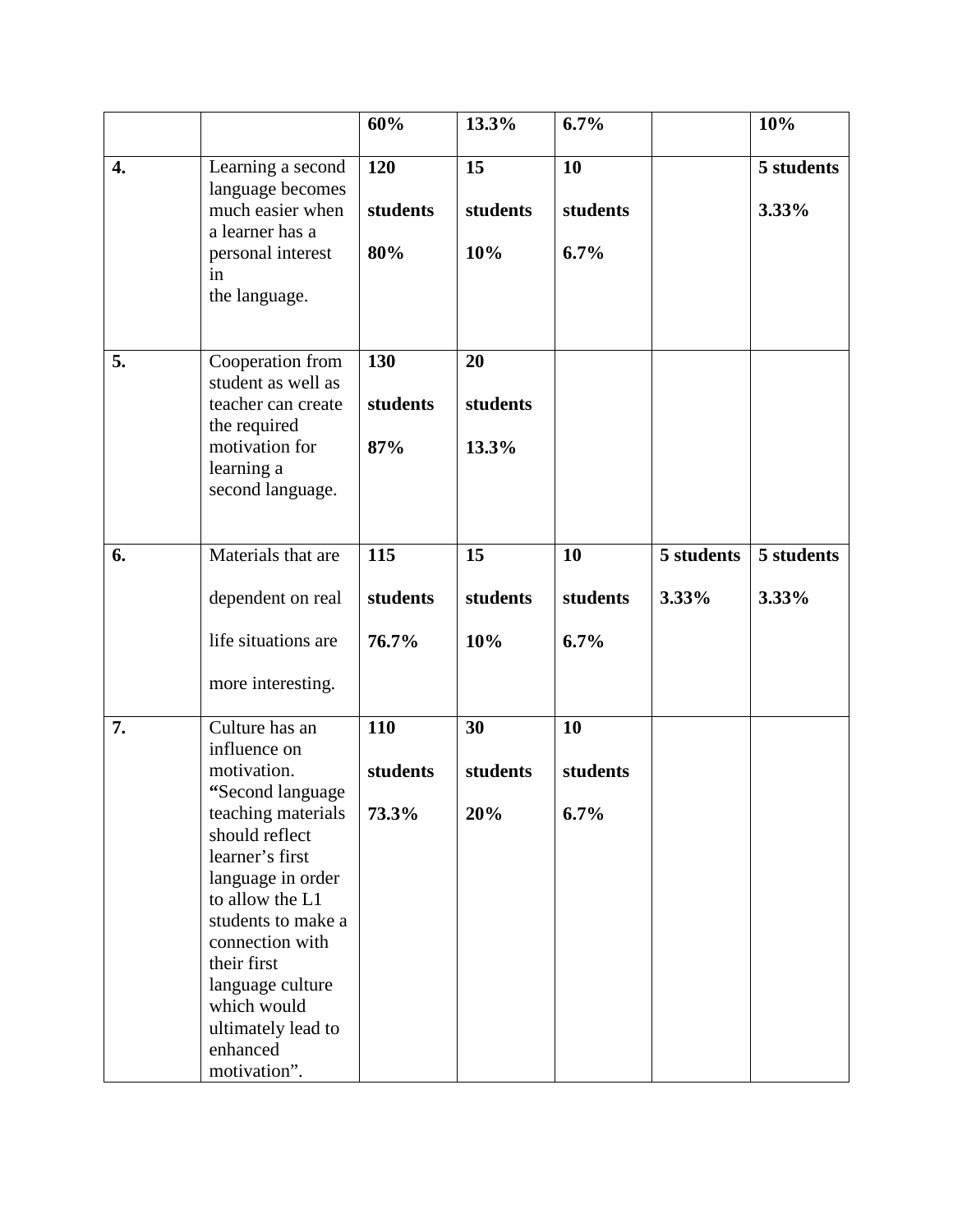| 8.  | Motivation is<br>functionally<br>effective for both<br>L1 and L2<br>students when the<br>students' needs<br>are<br>properlyaddressed.                                                | 125<br>students<br>83.3% | 10<br>students<br>6.7% | 5 students<br>3.33%    | 5 students<br>3.33% | 5 students<br>3.33% |
|-----|--------------------------------------------------------------------------------------------------------------------------------------------------------------------------------------|--------------------------|------------------------|------------------------|---------------------|---------------------|
| 9.  | Motivation for<br>second language<br>teaching materials<br>may not follow the<br>similar level of<br>difficulty<br>compared to<br>learner's first<br>language learning<br>materials. | 125<br>students<br>83.3% | 15<br>students<br>10%  | 10<br>students<br>6.7% |                     | 5 students<br>3.33% |
| 10. | Language teaching<br>material planners<br>should take into<br>consideration the<br>individual<br>learners'<br>differences.                                                           | 130<br>students<br>87%   | 15<br>students<br>10%  | 5 students<br>3.33%    |                     |                     |